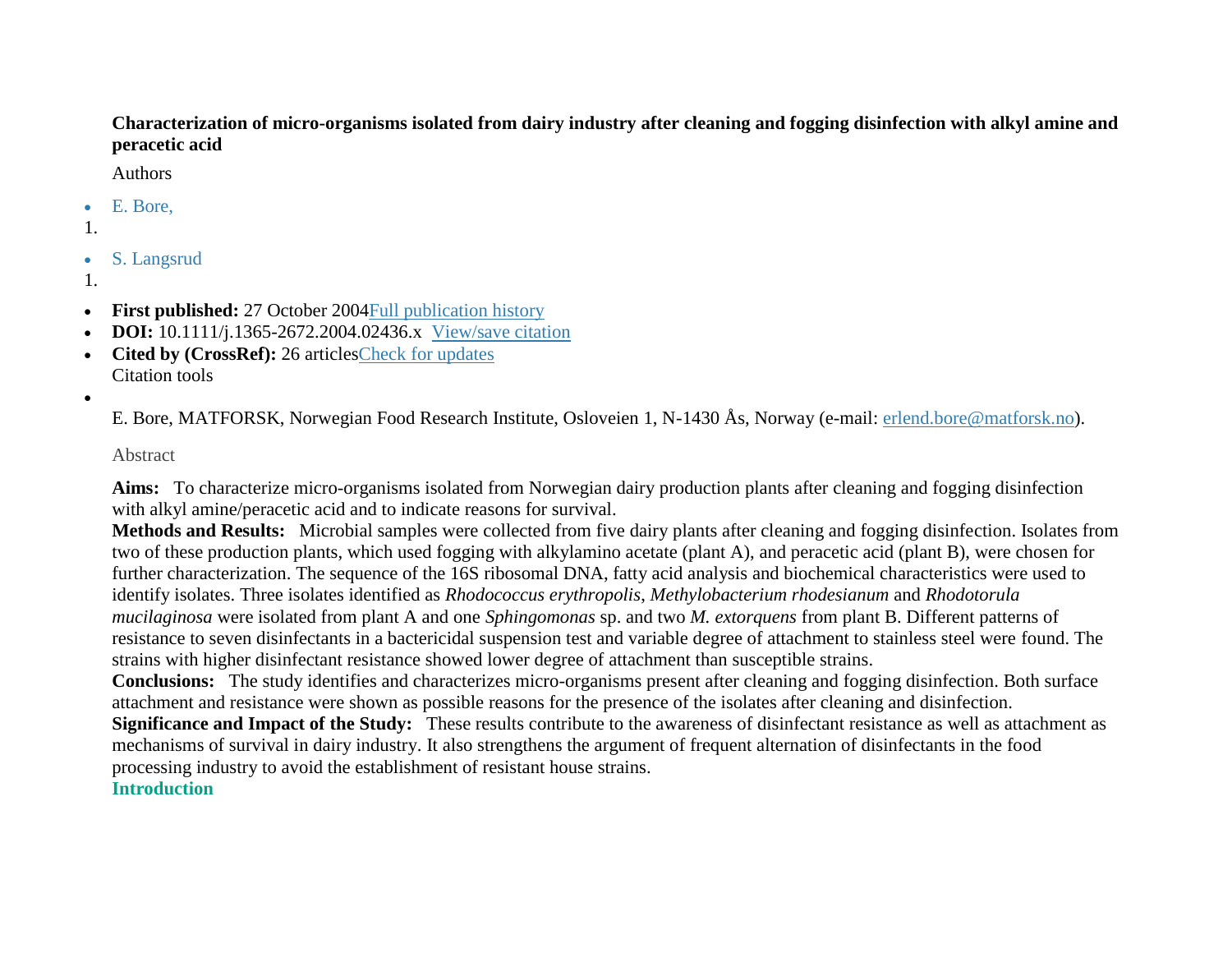A main challenge in the food industry is to avoid contamination of raw materials and products by pathogens and spoilage organisms. This calls for control of micro-organisms on food contact surfaces. Different methods have been developed for decontamination, the most common being low-pressure manual application of foam or gel containing active compound(s). Automatic application such as fogging is an alternative for the food processing industry.

Fogging disinfection implies dispersal of finely disposed droplets of a disinfectant within a room. The intention of fogging is to ensure that all regions and equipment in the room receive an adequate application of the disinfectant. Fogging systems are costly, but could be cost efficient, and also result in improved hygiene if used appropriately. However, whether the systems always function as anticipated can be questioned. Fogging for disinfection of food processing factories and equipment, although not a new operation in the food industry, is not a much published research subject. **[Hedrick \(1975\)](http://onlinelibrary.wiley.com/doi/10.1111/j.1365-2672.2004.02436.x/full#b13)** found that a chlorine fog reduced the air-borne count of organisms. **Holah** *et al.* **[\(1995\)](http://onlinelibrary.wiley.com/doi/10.1111/j.1365-2672.2004.02436.x/full#b14)** found that fogging was less effective compared with other disinfection methods such as the use of ozone or ultraviolet radiation.**[Burfoot](http://onlinelibrary.wiley.com/doi/10.1111/j.1365-2672.2004.02436.x/full#b5)** *et al.* **(1999)** concluded that fogging is effective in reducing the number of organisms on upward-facing surfaces but not on vertical or downward-facing surfaces. They also concluded that fogging reduced the number of viable air-borne organisms and that drop size and dispersion are important factors for the fogging procedure to be effective. **[Bagge-](http://onlinelibrary.wiley.com/doi/10.1111/j.1365-2672.2004.02436.x/full#b3)Ravn** *et al.* **[\(2003\)](http://onlinelibrary.wiley.com/doi/10.1111/j.1365-2672.2004.02436.x/full#b3)** compared the efficacy of peracetic acid-based fogging with hypochlorite-based foam in a salmon smokehouse. The results indicated that the procedure based on fogging gave similar or better reduction in micro-organisms than the foam-based method. It has long been recognized that bacteria *in vivo* are found predominantly attached to surfaces. The term biofilm is commonly used to describe bacteria in the attached state surrounded by an extracellular matrix of polysaccharides. The biofilm state is generally believed to increase the ability of bacteria to survive antibacterial influence from its surroundings, such as heat, dehydration, foam cleaning, u.v. light, disinfectants, antibiotics, etc.

Microbial resistance to disinfectants is receiving more attention due to the frequent use of disinfectants in food processing industries. There is also incipient concern regarding disinfectant resistance contributing to resistance to antibiotics by co-selection of antibiotic resistance genes (**[Sidhu](http://onlinelibrary.wiley.com/doi/10.1111/j.1365-2672.2004.02436.x/full#b36)** *et al.* **2001**;**[Russell 2002a](http://onlinelibrary.wiley.com/doi/10.1111/j.1365-2672.2004.02436.x/full#b31)**). The term resistance is used in different ways in the literature. **[McDonnell and](http://onlinelibrary.wiley.com/doi/10.1111/j.1365-2672.2004.02436.x/full#b22)  [Russell \(1999\)](http://onlinelibrary.wiley.com/doi/10.1111/j.1365-2672.2004.02436.x/full#b22)** divide the term into intrinsic and acquired resistance and refer to increased survival through biofilm formation as physiological resistance. In this paper we will refer to micro-organisms surviving the given user concentration in the bactericidal test as resistant. The maximum kill in the bactericidal suspension test used here is a 5-log reduction of cell number. We will refer to <2 log kill as high resistance, 2–4 log kill as medium resistance, 4–5 log kill as low resistance and more than 5 log kill as no resistance. The most commonly used disinfectants in the food processing industry in Norway and other European countries such as UK (**[Holah](http://onlinelibrary.wiley.com/doi/10.1111/j.1365-2672.2004.02436.x/full#b15)** *et al.* **2002**) are quaternary ammonium compounds (QAC), hypochlorites, amphoteric compounds and peroxides. Besides this, alcohols, aldehydes, phenolic compounds and chlorhexidine are also used but mainly in health service. In the food processing industry disinfectants may be left on the surfaces with the possibility of prolonged exposure of the micro-organism to the disinfectant used. Laboratory experiments have shown that exposure to sublethal concentrations of disinfectant may result in acquisition of resistance (**[Langsrud](http://onlinelibrary.wiley.com/doi/10.1111/j.1365-2672.2004.02436.x/full#b20)** *et al.* **2003b**). **[Russell \(2002b\)](http://onlinelibrary.wiley.com/doi/10.1111/j.1365-2672.2004.02436.x/full#b32)**, lists biocides to which bacterial resistance may be a problem as belonging to the groups of QAC such as benzalkonium chloride (BC), Bisbiguanides such as chlorhexidine, diamidines such as propamidine, bisphenols such as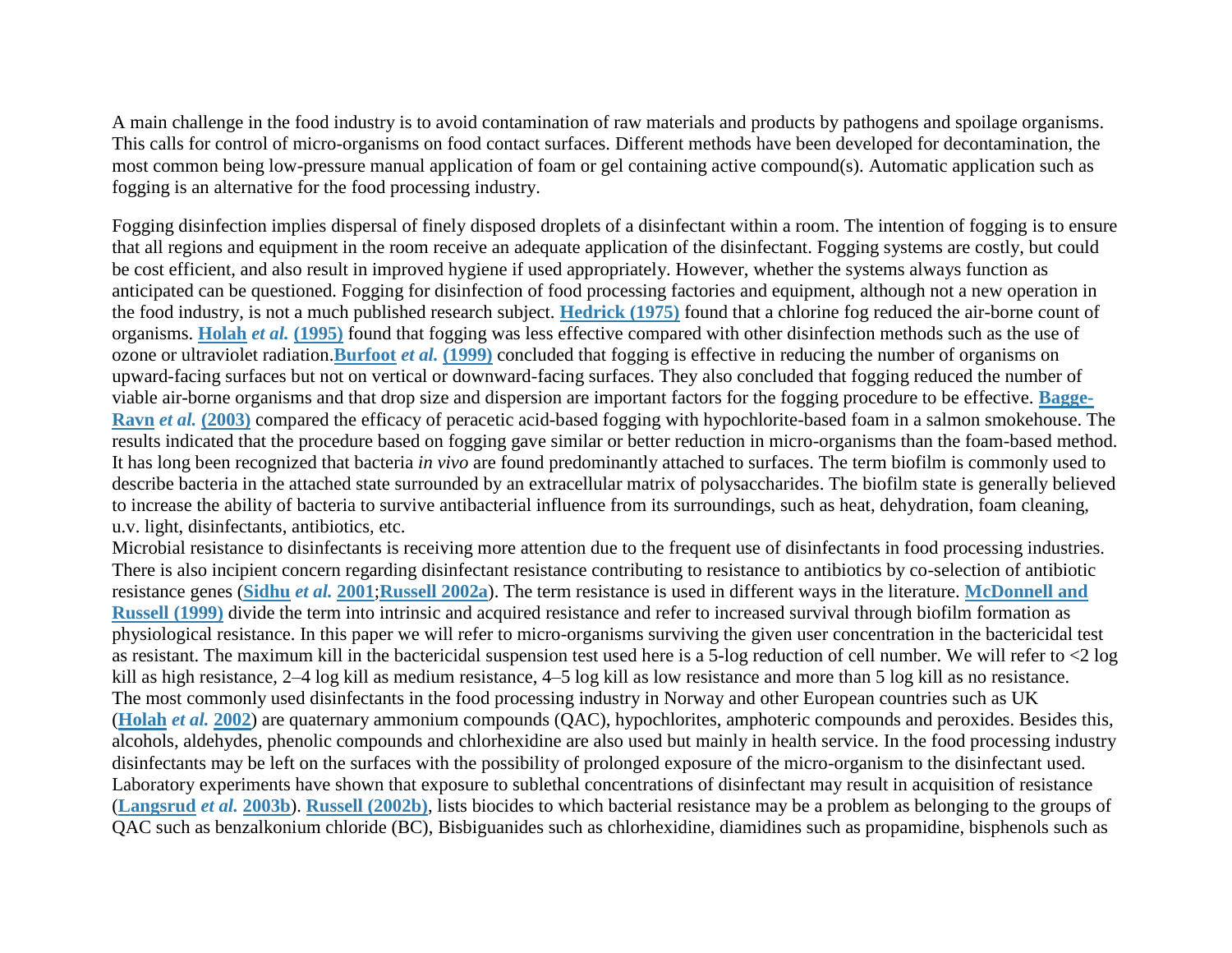triclosan and acridines such as acriflavin. Peracetic acid-based disinfectants generally do not generate resistance. Although disinfectants based on alkyl aminoacetate are used to some extent in the food industry, they are almost neglected in the scientific literature.

Common problem-causing bacteria in the dairy industry are: *Streptococcus agalactiae* and other streptococci, coliformic bacteria, *Pseudomonas* spp. and *Corynebacterium pyogenes*. *Staphylococcus aureus*, *Bacillus cereus*, *Listeria monocytogenes*, *Yersinia enterocolitica*, *Salmonella* spp., *Escherichia coli*O157:H7 and *Campylobacter jejuni* are all bacterial pathogens of concern in raw milk and other dairy products. These micro-organisms understandably receive much attention from the scientific community. There has been less focus on the general flora surviving good cleaning and disinfection routines. In this study six strains isolated from surfaces in two Norwegian cheese factories after cleaning and fogging with alkyl amine and peracetic acid (alternating on a weekly basis) were identified, characterized and tested for resistance to different disinfectants and attachment to stainless steel.

# **Materials and methods**

#### **Media and reagents**

Casitone and D/E neutralizing broth was from Difco (Detroit, MI, USA). Mueller–Hinton agar (MHA), Mueller–Hinton broth (MHB), MRSA, brain–heart infusion agar (BHIA), yeast extract (YE), tryptic soya broth (TSB), tryptic soya agar (TSA), skim milk powder and plate count agar (PCA) were from Oxoid (Hampshire, UK). An overview of the disinfectants used is given in [Table](http://onlinelibrary.wiley.com/doi/10.1111/j.1365-2672.2004.02436.x/full#t1) 1. The disinfectant Virkon was purchased as powder in portion bags for 10-l quantity. All other disinfectants were concentrates of industrial quality. Stock solutions and further dilutions were prepared within few hours before the bactericidal tests were carried out, except the stock solution of BC, which was kept for no more than three weeks in a dark bottle at a concentration of 5000 ppm. All concentrates were kept in closed containers at room temperature. Stock solution of Virkon was prepared from 1·0 g of powder just before use.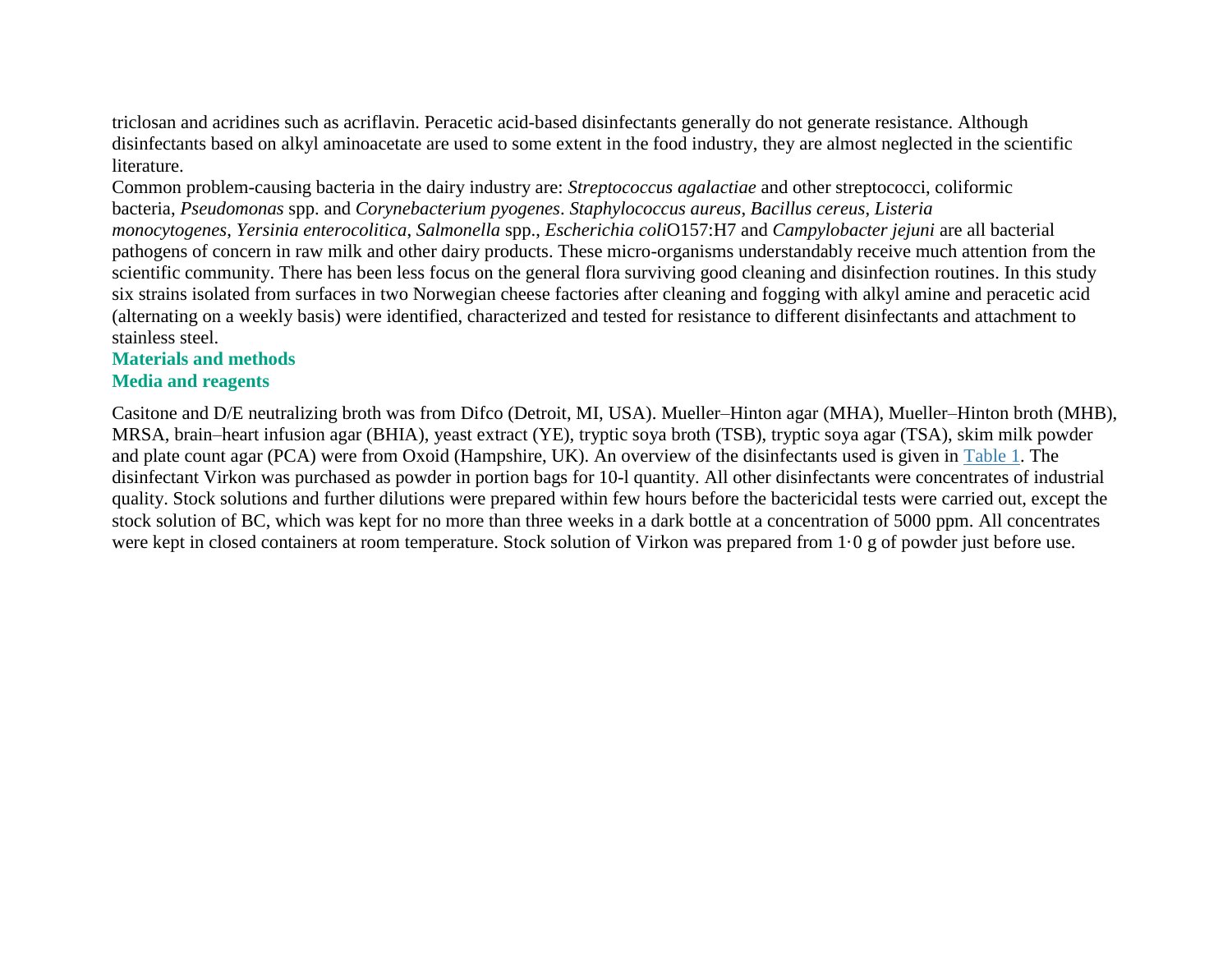## **Table 1.** Disinfectants used in the bactericidal suspension tests

| <b>Trade name</b>                                                                                                                                                        | <b>Main active</b><br>components | <b>User</b><br>concentration* | Supplier (Oslo,<br>Norway)     |
|--------------------------------------------------------------------------------------------------------------------------------------------------------------------------|----------------------------------|-------------------------------|--------------------------------|
| *Recommended by manufacturer. Benzalkonium chloride is given as concentration of active component. All other concentrations given for commercial<br>products.            |                                  |                               |                                |
| †Virkon (a mixed powder product containing potassium persulphate, sodium chloride, sodium dodecylbenzene, sodium hexameta phosphate, sulphamic<br>acid and maleic acid). |                                  |                               |                                |
| All Des                                                                                                                                                                  | Amphoteric<br>tensides           | 0.3%                          | Novadan                        |
| <b>TP99</b>                                                                                                                                                              | Alkyl amine                      | $1.0 - 1.3\%$                 | Ecolab                         |
| Oxonia active                                                                                                                                                            | Peracetic<br>acid                | 0.2%                          | Ecolab                         |
| Titan Hypo                                                                                                                                                               | Hypochlorite                     | $0.5 - 1.0\%$                 | Lilleborg                      |
| Benzalkonium chloride                                                                                                                                                    | QAC                              | $200 \mu g$ ml                | <b>Norsk</b><br>Medisinaldepot |
| Virkon†                                                                                                                                                                  | Acid                             | 1.0%                          | Puls                           |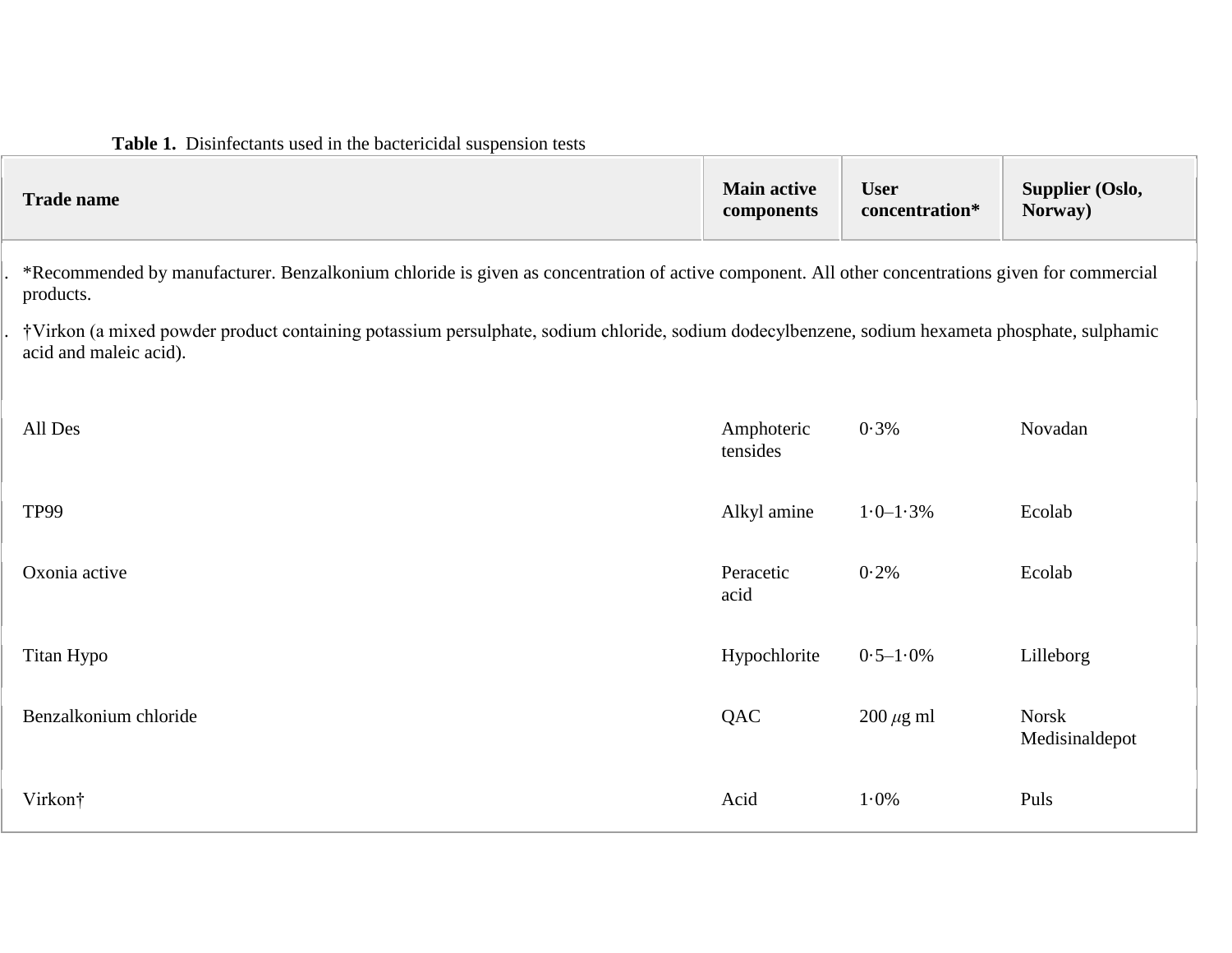| <b>Trade name</b> | <b>Main active</b><br>components | <b>User</b><br>concentration* | Supplier (Oslo,<br>Norway) |
|-------------------|----------------------------------|-------------------------------|----------------------------|
|                   | peroxygen                        |                               |                            |

#### **Isolation of micro-organisms, control strains and biochemical tests**

Micro-organisms were isolated by contact agar plates (CAP) with PCA from walls and equipment of five Norwegian dairy production facilities after cleaning and fogging disinfection. From 10 to 20 control points were sampled both before and after disinfection. The samples were taken from walls, ceilings, conveyor belts, electric switches, packing machines, ventilation ducts (outside) and tanks (outside). Samples from different heights and undersides of objects were taken at different distances from the fogging nozzle. The CAPs were incubated at 20°C and inspected after 2, 5 and 7 days. *Staphylococcus aureus* ATCC 6538 and*Pseudomonas aeruginosa* ATCC 15442 were used as control strains for bactericidal suspension tests and attachment experiments. The strains were stored at −80°C in 15% glycerol and were streaked on TSA plates a few days prior to experiments. In all experiments these two control strains were treated as the other isolates. Bacterial isolates were analysed by Gram staining and oxidase and catalase tests. Oxidase activity was tested using 'Identification sticks – oxidase' (Oxoid). Catalase activity was tested by mixing a colony in a drop of MQ water and then adding one drop of 30% hydrogen peroxide. Gas production indicated a positive catalase test. **Growth conditions**

The isolates were streaked on different agar media and incubated at 25 and 30°C for 10 days. Plates were inspected for visual colony appearance after 1, 3 and 10 days. Growth at different temperatures was tested on both PCA and TSA. Frozen glycerol cultures were streaked on agar plates and incubated at given temperature. The plates were inspected for visual colony appearance after 1, 3 and 10 days. A liquid medium based on the components of PCA was made and named plate count broth 1 (PCB1). The PCB1 medium contains 2.5 g  $1^{-1}$  YE, 5 g  $1^{-1}$  casein and  $1.0$  g  $1^{-1}$  glucose. PCB1 medium with no glucose was named PCB2. Growth in various media (TSB, PCB1, PCB2, MHB) was studied by using 500 ml baffled shake flasks, incubating at 25°C in a rotary shaker cabinet at 200 rev min−1. Precultures were prepared by inoculation from agar plate colonies to 1·5 ml of the same medium as tested for the main culture followed by incubation over night at 200 rev min−1 and 25°C. The main culture was made by inoculating 1 ml of preculture in 99 ml medium. Samples were taken every hour and CFU ml−1 and optical density at wave length 600 nm (O.D.600) was measured. CFU ml−1 was measured by 10-fold dilutions of sample in peptone water (500 *μ*l + 4·5 ml) and streaking of  $100 \mu l$  on agar plates (PCA and TSA).

Anaerobic growth was tested by streaking frozen glycerol culture on agar plates, sealing the plates into anaerobic cabinets, containing AnaeroGen (Oxoid), and incubating for 10 days at 25 and 30°C.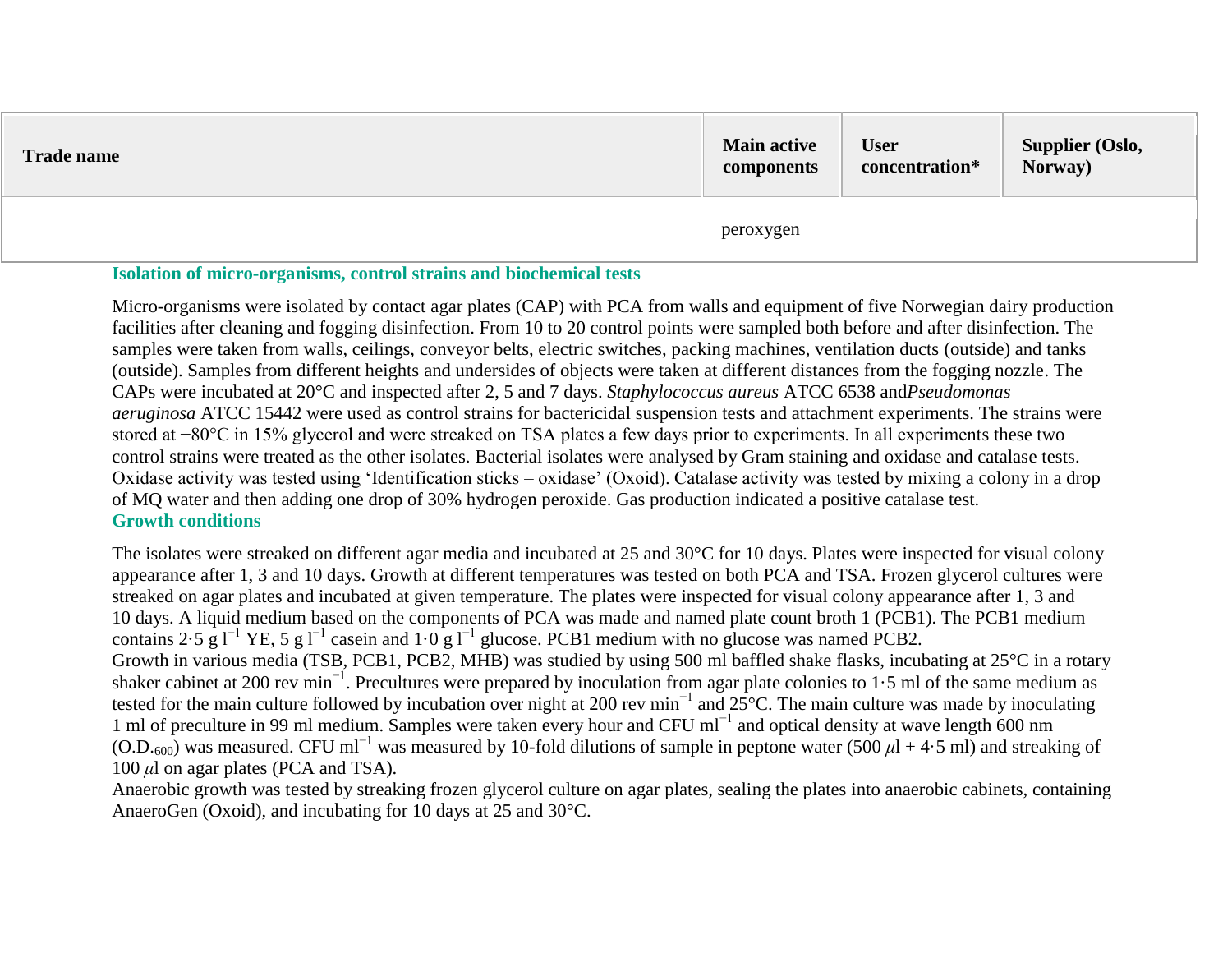#### **16S ribosomal DNA sequencing**

DNA was purified by binding cells to monodisperse beads (**[Rudi](http://onlinelibrary.wiley.com/doi/10.1111/j.1365-2672.2004.02436.x/full#b30)** *et al.* **1998**). Cells from agar plate colonies were mixed with 5 *μ*l magnetic, monodisperse beads (Dynal, Oslo, Norway) in 50 *μl* lysis buffer containing 4.0 mol l<sup>-1</sup> GTC and 1% sarcosyl, and dispersed in this solution for 15 min at 65°C. Then 100 *μ*l of 96% EtOH was added and the tube was placed next to a magnet for 5 min at room temperature. DNA was washed twice with 500 *μ*l 70% EtOH on the beads and the supernatant was removed before the DNA was resuspended in 50 *μ*l sterile MilliQ water. To evaporate EtOH the samples were incubated at 65°C for 10 min. To avoid possible leftovers of lysis buffer the samples were transferred to a new sterile Eppendorf tube. The samples were amplified by PCR, heating for 95°C for 3 min followed by 35 three-step cycles of 95°C for 15 s, 49°C for 15 s and 72°C for 90 s, and finally 72°C for 7 min. The samples were kept at −20°C until used. 16S rDNA genes were amplified by PCR. Forty microlitres of PCR product was mixed with 4 *μ*l cold exonuclease and 4 *μ*l cold alkaline phosphatase and the total volume of 48 *μ*l was heated to 37°C for 15 min. The enzymes were then inactivated at 80°C for 15 min. Four microlitres of this product was then added to a mix of 8 *μ*l termination mix, 1 *μ*l sequencing primer and 7 *μ*l of sterile water for 10 different primers. The primers used were 357 F, 515 F, 906 F, 1100 F, 1237 F, 338 R, 519 R, 907 R, 1100 R and 1391 R (**[Turner](http://onlinelibrary.wiley.com/doi/10.1111/j.1365-2672.2004.02436.x/full#b41)** *et al.* **1999**). The PCR apparatus was preheated to 96°C before inserting the sample tubes. Twenty-five three-step cycles were run using the steps: 96°C for 10 s, 50°C for 5 s and 60°C for 4 min. Finally, the product was cooled to 4°C for at least 7 min. Then each sample was transferred into 2 *μ*l 3 M NaAc in 50 *μ*l cold 95% EtOH. After 15 min at −80°C, the DNA was centrifuged at 4°C for 30 min and washed once with 250 *μ*l cold 70% EtOH. After another spin at 4°C for 5 min DNA were vacuum dried for 5 min. Twelve microlitres of template buffer was added before heating to 95°C for 2 min and cooling on ice for 5 min. The samples were sequenced in a 16S rDNA-sequencing machine (ABI Prism 310 Genetic Analyzer; Applied Biosystems, Foster City, CA, USA). The sequences were compared with the NCBI database. **Fatty acid analysis**

Fatty acid analysis of the bacterial isolates was carried out as published by **[Sundheim](http://onlinelibrary.wiley.com/doi/10.1111/j.1365-2672.2004.02436.x/full#b38)** *et al.* **(1998)** with the identification based on Similarity Index (SI). SI is a numerical value, which expresses how closely the fatty acid composition of an unknown compares with the mean fatty acid composition of the strains used to create the library entry or entries listed as its match. This index value is a computer-generated calculation of the distance, in multidimensional space, between the profile of the unknown and the mean profile of the most similar library entry. SI is not a 'probability' or percentage, but an expression of relative distance from the population mean. An exact match would result in an SI of 1·000. **Identification of yeast**

The yeast (Vi4b) was identified from morphological and physiological characteristics by Centraalbureau voor Schimmelcultures (CBS, Yeast Division, Delft, the Netherlands). **Bactericidal tests**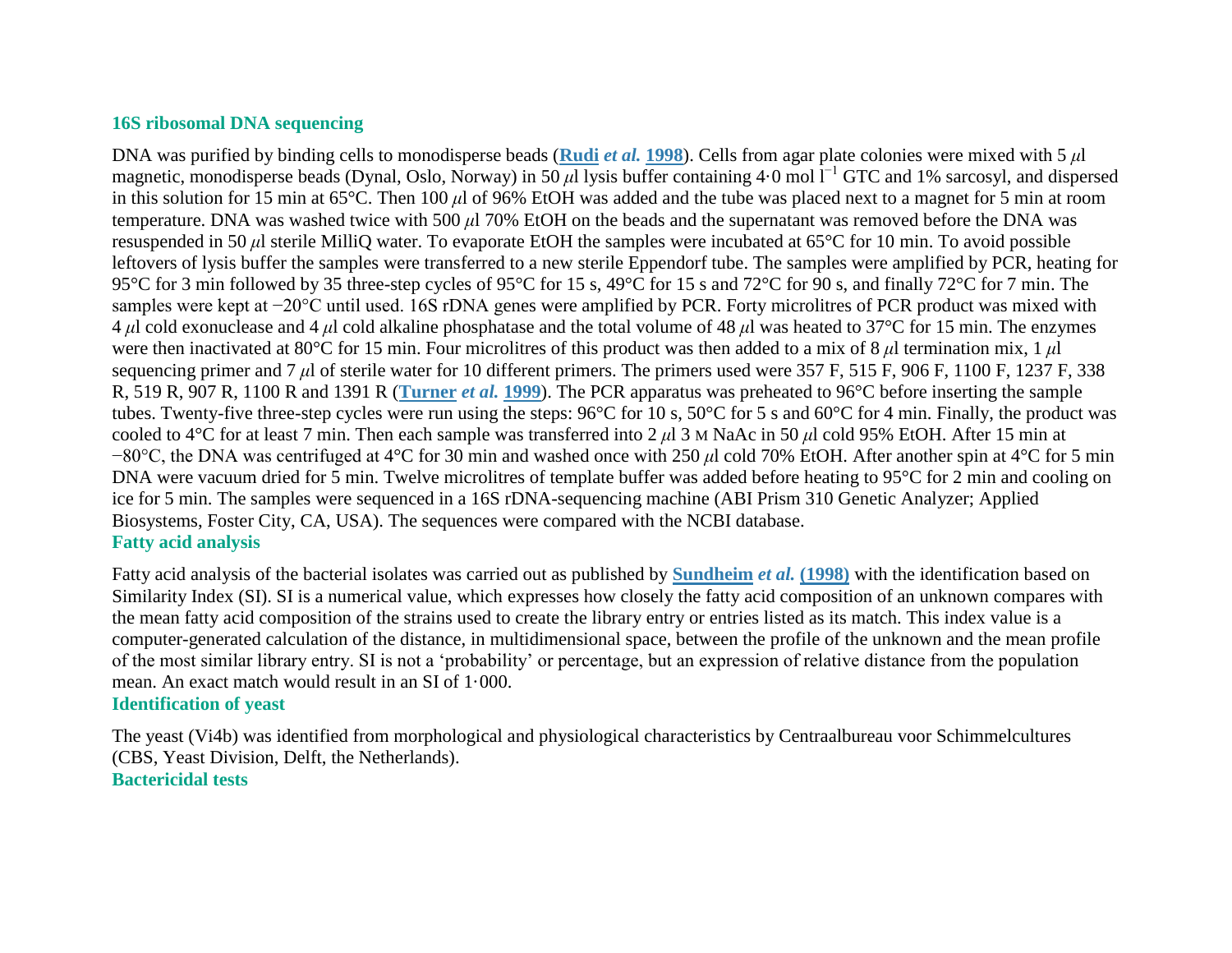The tests were performed following the procedure described by the European Committee for Standardisation (**[Anon. 1997](http://onlinelibrary.wiley.com/doi/10.1111/j.1365-2672.2004.02436.x/full#b2)**), with modifications. In brief, test tubes containing 4 ml of each disinfectant to be tested were prepared from fresh disinfectant stock solutions. A 10% skim milk protein solution was mixed with cell culture such that the concentrations in the test tube would be *ca* 10<sup>7</sup> cells ml<sup>-1</sup> and 1% skim milk. In 20 s intervals, 1 ml of this solution was added to the disinfectants and a control of MilliQ water and whirl mixed. After 5 min reaction time 500 *μ*l were transferred to 4·5 ml D/E neutralization broth (Difco) and whirl mixed. Neutralized samples were diluted 10-fold in peptone water and plated on TSA or PCA plates to measure CFU ml<sup>−1</sup>. The plates were incubated at 25°C for 10 days and colonies were counted after 2, 5 and 10 days.

All solutions were held at  $20 \pm 1^{\circ}$ C before usage. Stock solutions were prepared just prior to the experiments. For Virkon 1.0 g of powder was dissolved in 50 g MilliQ water, TP99 was diluted 1·0–10·0 g while all other disinfectants were diluted 1·0–100 g in MilliQ water. Final concentrations were prepared and the disinfectants as well as the control were transferred to test tubes and tempered to  $20 \pm 1$ °C before usage. [Table](http://onlinelibrary.wiley.com/doi/10.1111/j.1365-2672.2004.02436.x/full#t1) 1 lists the disinfectants and concentrations used in the bactericidal suspension tests. The experiments were performed three times on different days and with all solutions freshly prepared.

#### **Attachment to stainless steel**

Steel coupons (AISI 304, 2B finish, 75 mm  $\times$  22 mm  $\times$  1 mm) were sonicated for 30 min in Decorex (Borer Chemie, Zuchwil, Switzerland), rinsed with MilliQ water and submerged in acetone for 1 h before autoclaving at 121°C. The coupons were placed vertically in 50 ml glass tubes with 45 ml TSB. The medium was then inoculated with overnight culture, the final cell concentration being  $10^5 - 10^6$  CFU ml<sup>-1</sup>. The tubes were incubated in an incubation shaker at 100 rev min<sup>-1</sup> and 25°C. The CFU ml<sup>-1</sup> in the cell culture surrounding the coupons was determined by serial dilution of 500 *μ*l culture in peptone water, spreading on agar plates and incubating at 25°C for 7 days. The steel coupon was then transferred to a Petri dish containing 25 ml peptone water and rinsed for 2 min to remove unattached cells. The coupon was then transferred to a new 50 ml glass tube containing 45 ml of peptone water. Attached cells were detached from the coupon by sonication in an ultra sound bath (Branson 3510; Branson Ultrasonic, Dansbury, CT, USA) at 40°C for 15 min. The CFU ml<sup>-1</sup> was then measured by serial dilution in peptone water, spreading on TSA plates and incubating at 25°C for 7 days. The degree of attachment was calculated as the percentage of cells attached to the steel coupon from the total number of cells in the growth medium and on the steel coupon, that is all cells attached equals 100%. The experiments were performed three times on different days and with all solutions freshly prepared.

#### **Results**

#### **Isolation of strains**

Three of the five dairy production plants where cleaning and disinfection routines were observed had obvious flaws in their technical routines. In one of the production plants the equipment failed to produce a real fog and did not cover the room. In another dairy the capacity of the fogging equipment was too little for the room it was used in, resulting in no fog in a larger part of the room. One dairy had problems with the computer program controlling the fogging process. The six isolates from the two remaining dairy production plants were chosen for further work. Both plants disinfected once a week and alternated between Oxonia aktiv (0·5–1% at dairy A and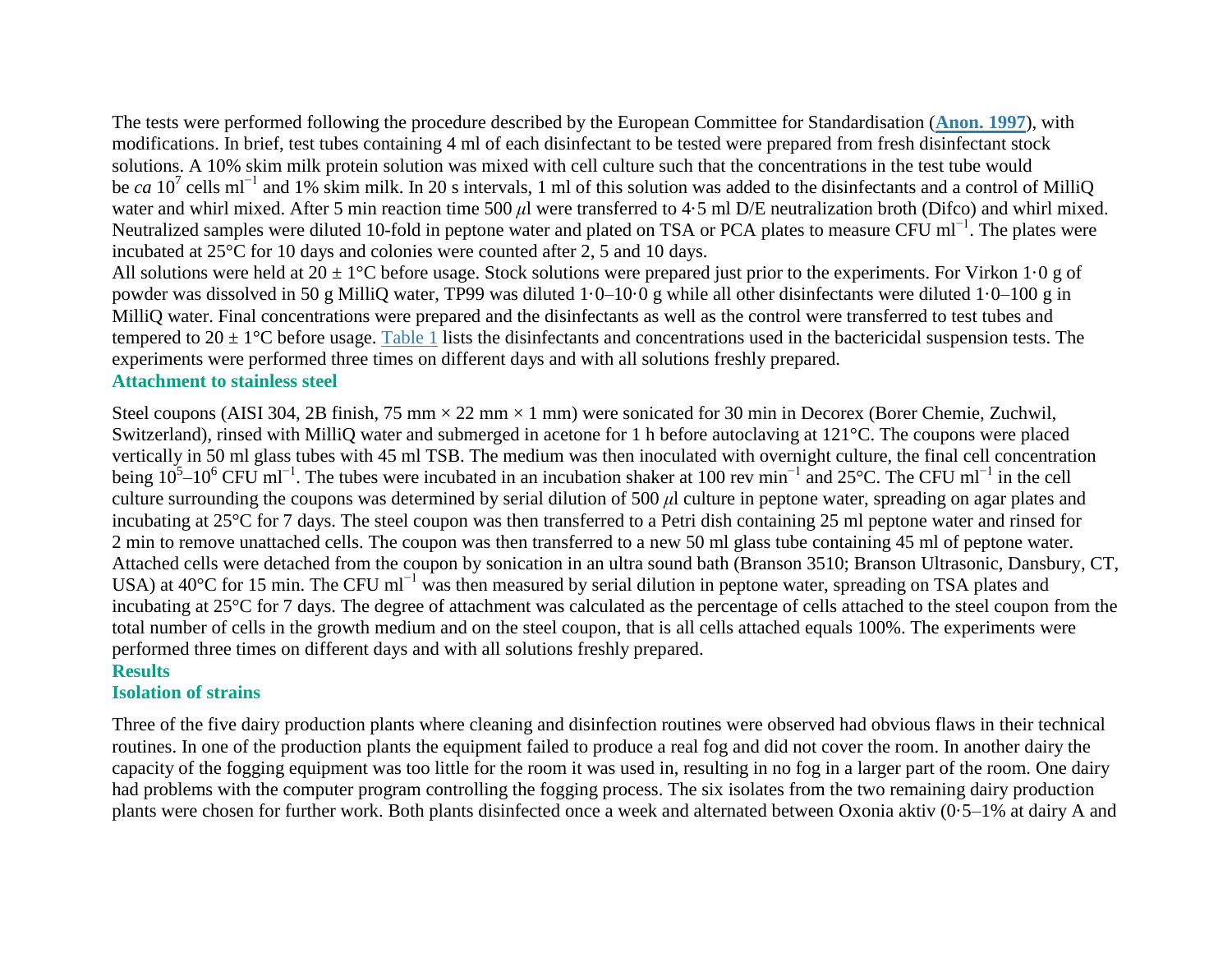2% at dairy B) and 2% TP99 (alkyl amino acetate) every third month. The chosen isolates from dairy A were designated Vi16, Vi4a, Vi4b and the isolates from dairy B 7a, 7b and 7c. At dairy A the three chosen isolates were the only survivors after disinfection with TP99 and they were found on two of 16 control points. Vi16 was isolated from the down-facing surface of a steel trolley table. Vi4a and Vi4b were both isolated from a rubber hose by a sink in a cheese ripening room. At dairy B the three isolates 7a, 7b and 7c were all isolated from wall tiles next to a door in a cheese-ripening room, after disinfection with Oxonia aktiv. These three isolates were isolated from three of 20 samples. Besides these isolates, heavy growth of both bacteria and moulds was also found under conveyor belts. These samples were excluded from further study as the fog had probably not reached these locations. **Identification of isolates**

The isolation on PCA initially showed that Vi16 appeared as large cream coloured and smooth colonies. Vi4a, 7b and 7c colonies were pink and small. Vi4b colonies were pink, smooth and circular. 7a colonies had a deep yellow colour and the colonies were small and with a rough surface. Light microscopy of the isolates clearly showed Vi4b as yeast buds. Vi16 appeared as thick, almost short coccoid-shaped rods. Vi4a had a rod-shaped appearance, while 7a showed as long and narrow rods. 7b appeared as thick rods and 7c could typically be seen with irregular shape and both branched and curved rods containing inclusion bodies.

Strain Vi16 was identified as *Rhodococcus erythropolis* by 16S rDNA sequencing (ID 100%), while the results from the fatty acid analysis suggested the strain to be *Nocardia globerula* or *Rhodococcus erythropolis* (SI 0·570/0·542). Strain Vi4a was identified as *Methylobacterium rhodesianum* by 16S rDNA sequencing (ID 98%), while the results from the fatty acid analysis suggested the strain to be *Methylobacterium* sp. (SI 0·917). Strain Vi4b was identified as the yeast *Rhodotorula mucilaginosa* by morphological and physiological characteristics. Strain 7a was identified as being similar to *Sphingomonas* sp. by 16S rDNA sequencing (ID 96%), while the results from the fatty acid analysis gave no ID. Strains 7b and 7c were identified as *Methylobacterium* spp. by both 16S rDNA sequencing (ID 98% and 99%) and fatty acid analysis (SI 0·956 and 0·821). [Table](http://onlinelibrary.wiley.com/doi/10.1111/j.1365-2672.2004.02436.x/full#t2) 2 summarizes the identification including results of the catalase test, oxidase test and Gram staining. It should be mentioned that fatty acid analysis identified *Methylobacterium* sp. among isolates from all five factories.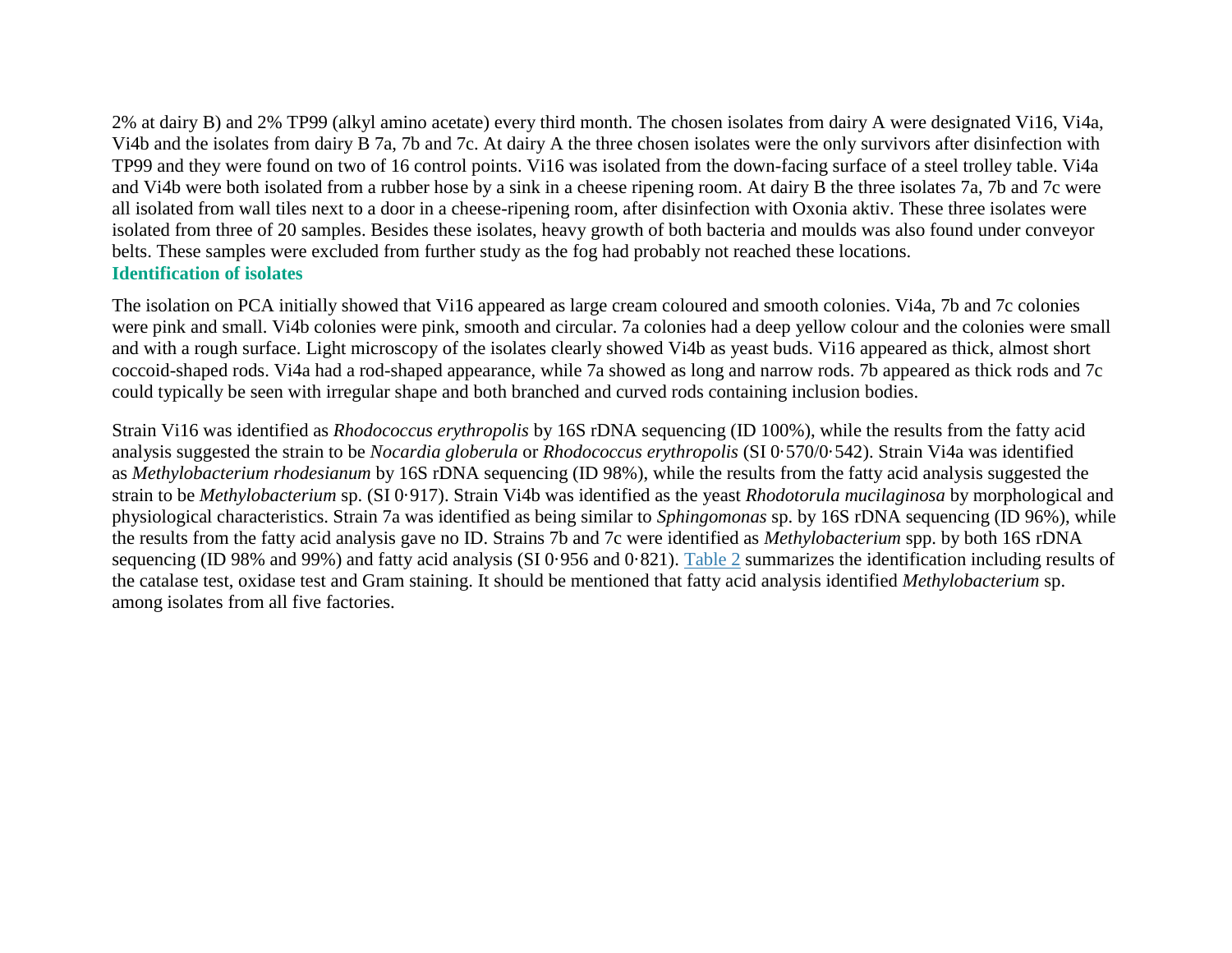| Table 2. Results of 16S rDNA sequencing and fatty acid analysis, Gram staining, catalase and oxidase testing, colour of colonies on |  |  |
|-------------------------------------------------------------------------------------------------------------------------------------|--|--|
| agar plates (PCA/TCA), light- and electron scanning microscopy (SEM) and growth rate for isolated strains                           |  |  |

|--|

1. \*Fatty acid analysis for the five bacteria by A. Sletten, The Agricultural University of Norway. The yeast (Vi4b) was analysed by CBS, the Netherlands.

| $\mathbf{A}$ | 7a             | $G-$ |     | $+$ | Yellow | Long and<br>narrow rods                   | No $ID$                                                                       | Sphingomonassp.<br>(96%)                 |
|--------------|----------------|------|-----|-----|--------|-------------------------------------------|-------------------------------------------------------------------------------|------------------------------------------|
|              | 7 <sub>b</sub> | $G-$ | $+$ | $+$ | Pink   | Thick rods                                | Methylobacterium<br>extorquens $(SI 0.956)$                                   | Methylobacteriumsp<br>(98%)              |
|              | 7c             | $G-$ | $+$ | $+$ | Pink   | Irregular<br>rods,<br>inclusion<br>bodies | Methylobacterium<br>extorquens $(SI 0.821)$                                   | Methylobacteriumsp<br>(99%)              |
| B            | Vi16           | $G+$ |     | $+$ | Cream  | Short, thick<br>rods                      | <b>Nocardia</b><br>globerula orRhodococcus<br>erythropolis (SI<br>0.570/0.542 | Rhodococcus<br>ery through ropolis(100%) |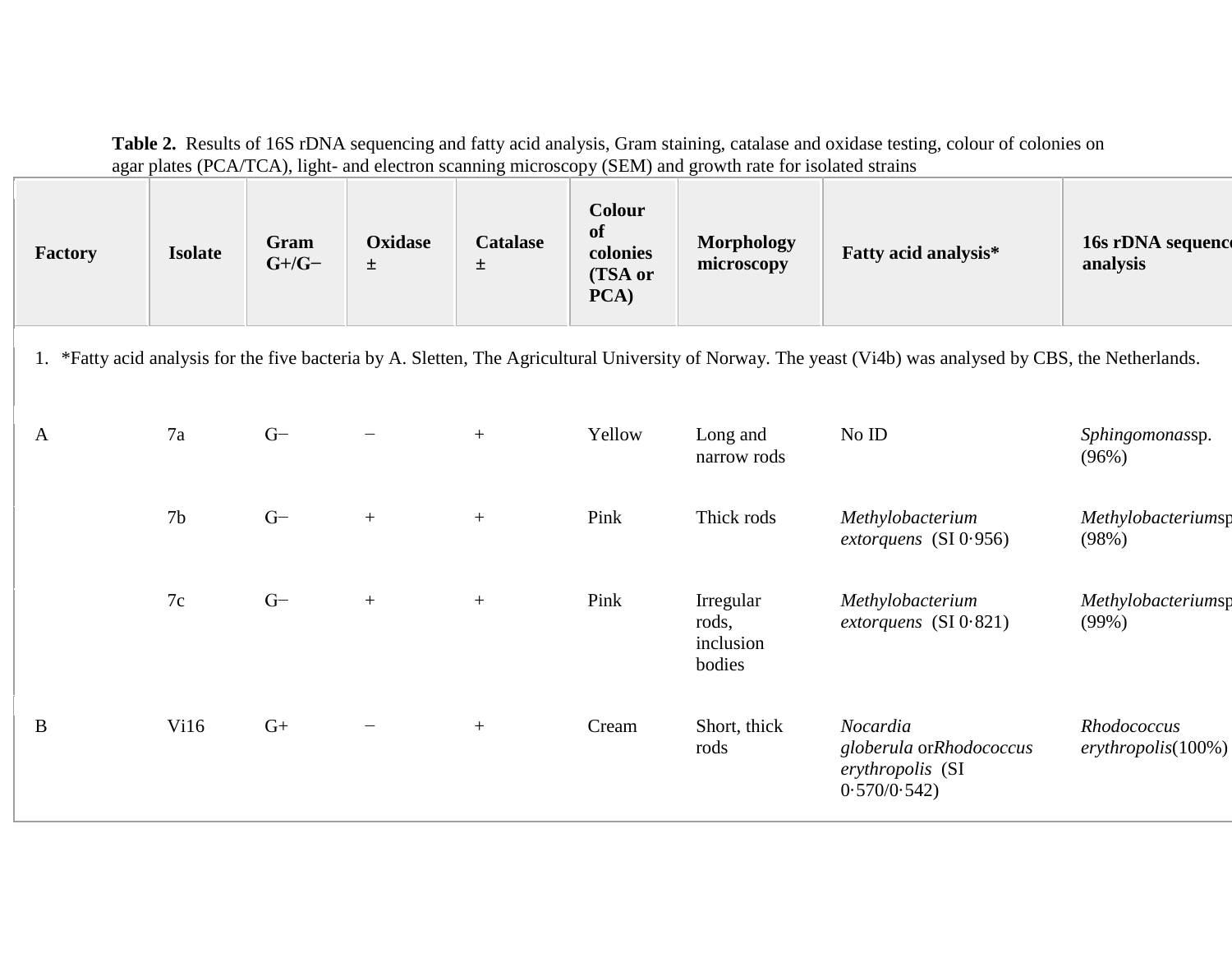| Factory | <b>Isolate</b> | Gram<br>$G + /G -$ | Oxidase<br>土 | <b>Catalase</b><br>$\pm$ | <b>Colour</b><br>of<br>colonies<br>(TSA or<br>PCA) | <b>Morphology</b><br>microscopy | Fatty acid analysis*                      | 16s rDNA sequence<br>analysis |
|---------|----------------|--------------------|--------------|--------------------------|----------------------------------------------------|---------------------------------|-------------------------------------------|-------------------------------|
|         | Vi4a           | $G-$               | $+$          | $+$                      | Pink                                               | Rods                            | Methylobacterium<br>rhodesianum(SI 0.917) | Methylobacteriumsp<br>(98%)   |
|         | Vi4b           | Yeast              | <b>NT</b>    | <b>NT</b>                | Pink                                               | Yeast buds                      | Rhodotorula mucilaginosa                  | <b>NT</b>                     |

#### **Growth**

Growth on different media was tested to decide which media to use for further work on the isolates. When frozen glycerol cultures were streaked directly on agar plates, TSA and MHA supported growth within 3–5 days at 25 and 30°C for *R. erythropolis* Vi16, *Rh. mucilaginosa* Vi4b and *Sphingomonas* sp. 7a. The isolates *M. rhodesianum* Vi4a, *M. extorquens* 7b and 7c showed no growth on MHA and only poor growth on TSA. The richer medium BHIA supported growth for *M. rhodesianum* Vi4a and *Sphingomonas*sp. 7a, but not for *M. extorquens* 7b and 7c even after 9 days of incubation. The glucose-containing medium (MRSA) showed only weak growth of *M. extorquens* 7c after 9 days at 30°C. The strains were isolated on PCA, which contains casein. PCA generally supported growth for all isolates at 25 and 30°C. In addition, skim milk agar supported growth of *M. rhodesianum* Vi4a, *Sphingomonas* sp. 7a and *M. extorquens* 7b, but not for *M. extorquens* 7c, even after 9 days of incubation. TSA and PCA were chosen as agar media for further work. Incubating isolates on plates under anaerobic conditions showed in no growth on plates even after 10 days of incubation. Growth in 5 ml liquid medium (TSB, PCB1, PCB2) in 10-ml test tubes proved difficult for the strains*Sphingomonas* sp. 7a, *M. extorquens* 7b, *M. extorquens* 7c and *M. rhodesianum* Vi4a. Growth was very slow and typically resulted in a surface ring on the glass tube and clusters of pink (Vi4a, 7b and 7c) and yellow (7a) aggregates on the bottom of the tubes. Growth in baffled 500-ml shake flasks at 200 rev min<sup>-1</sup> gave improved growth conditions and a more homogeneous culture. Therefore, growth in TSB in 500 ml shake flasks was tested at 30°C. Preculture grown in 10 ml tubes was used for inoculum after vigorous vortexing to dissolve the aggregates. Growth was clearly seen from turbidity for *R. erythropolis* Vi16, *M. rhodesianum* Vi4a, *Sphingomonas* sp. 7a and *Rh. mucilaginosa* Vi4b after 3 days of incubation. For *M. extorquens* 7b and *M. extorquens* 7c there was no visible growth in TSB after 10 days. The PCB1 and PCB2 media both supported visible growth (turbid culture) for *M. extorquens* 7b and 7c at 30°C after 10 days,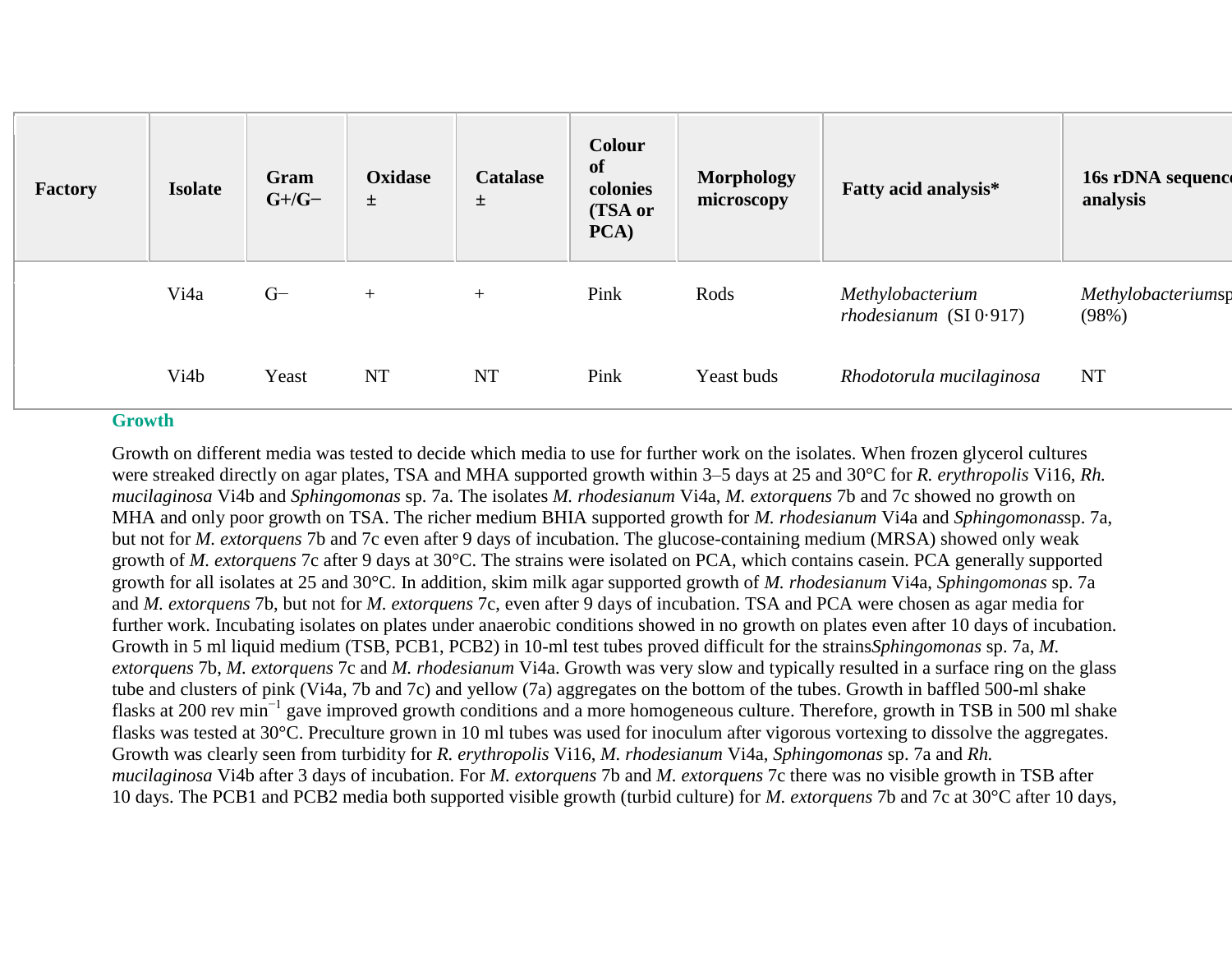while no visible growth was seen after 3 days. Cell numbers on agar plates was in the order of  $10^5-10^6$  CFU ml<sup>-1</sup> as a maximum. TSB and PCB2 were chosen as liquid mediums.

At this stage we decided to perform further experiments with the four strains that showed satisfactory growth, that is *R. erythropolis* Vi16, *M. rhodesianum* Vi4a, *Rh. mucilaginosa* Vi4b and *Sphingomonas* sp. 7a. It proved difficult to raise the cell number for *M. extorquens* 7b and 7c above 10<sup>6</sup> CFU ml<sup>-1</sup> and this would complicate the bactericidal tests. *Rhodococcus erythropolis* Vi16, *Rh. mucilaginosa* Vi4b and *Sphingomonas*sp. 7a reached stationary phase after overnight incubation while *M. rhodesianum* Vi4a did so within 48 h when grown from a fresh inoculum with vigorous shaking in baffled flasks.

Growth at different temperatures was tested on TSA and PCA agar plates incubated at temperatures from 4 to 37°C for up to 14 days. All isolates grew at 12, 15, 25, 30 and 37°C. No isolates grew at 50°C.*Rhodococcus erythropolis* Vi16 and *Rh. mucilaginosa* Vi4b grew at 4°C while the other four isolates did not.

#### **Resistance to disinfectants**

The results of the bactericidal suspension tests are shown in [Table](http://onlinelibrary.wiley.com/doi/10.1111/j.1365-2672.2004.02436.x/full#t3) 3. The results showed different patterns of resistance for the different isolates and control strains. *Sphingomonas* sp. 7a showed a medium grade and all other strains showed a high grade of resistance to All Des (based on amphoteric tensides). *Rhodococcus erythropolis* Vi16 showed high resistance to Oxonia active (peracetic acid) and also some resistance towards Titan Hypo (hypochlorite). *Methylobacterium rhodesianum* Vi4a showed high resistance to Titan Hypo (hypochlorite) and BC (QAC) as well as some resistance to TP99 (alkyl aminoacetate). *Rhodotorula mucilaginosa* Vi4b showed relatively low resistance to Oxonia active (peracetic acid) and Virkon. In general, the isolate *Sphingomonas* sp. 7a showed little or no resistance.*Staphylococcus aureus* showed no resistance besides All Des and *P. aeruginosa* showed some resistance towards BC.

| <b>Disinfectant</b> | <b>Vi16</b>          | Vi4a             | Vi4b            | 7a              | <b>ATCC 6538</b> | <b>ATCC 15442</b> |
|---------------------|----------------------|------------------|-----------------|-----------------|------------------|-------------------|
| All Des             | $0.05 \pm 0.01$      | $-0.05 \pm 0.03$ | $1.80 \pm 0.46$ | $3.57 \pm 0.44$ | $0.01 \pm 0.02$  | $0.17 \pm 0.02$   |
| <b>TP99</b>         | >5.00                | $4.48 \pm 0.52$  | >5.00           | >5.00           | >5.00            | >5.00             |
| Benzalkonium        | $\geq 5.00 \pm 0.03$ | $0.64 \pm 0.11$  | >5.00           | >5.00           | >5.00            | $3.85 \pm 1.07$   |

**Table 3.** Log<sub>10</sub> reduction of CFU after exposure to disinfectants for 5 min at 20°C given as the average of three independent experiments  $\pm$  standard error of the mean. A log<sub>10</sub> reduction of 5·00 is the maximum measurable reduction in CFU ml<sup>−1</sup>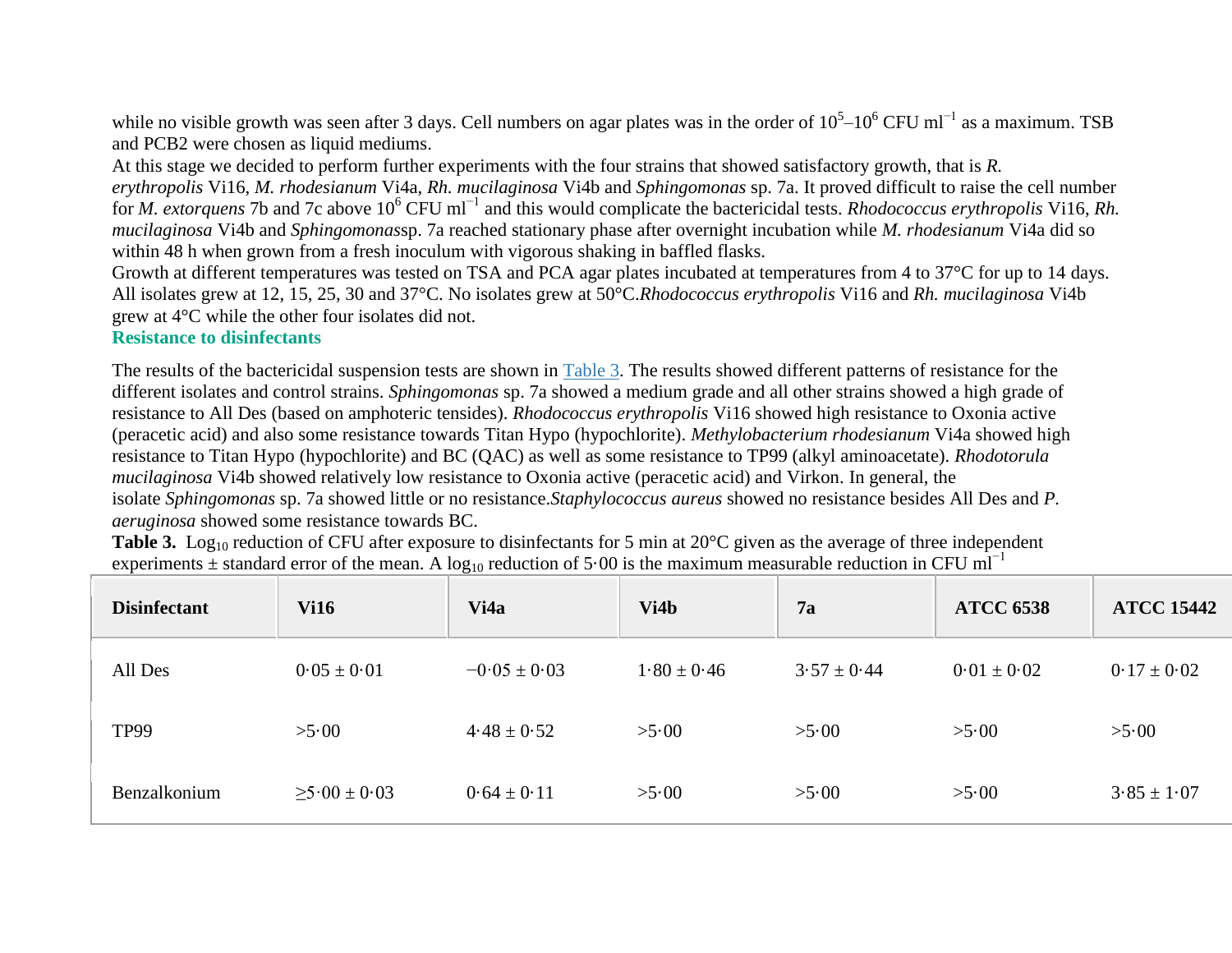| <b>Disinfectant</b> | <b>Vi16</b>     | Vi4a            | Vi4b            | 7a    | <b>ATCC 6538</b> | <b>ATCC 15442</b> |
|---------------------|-----------------|-----------------|-----------------|-------|------------------|-------------------|
| chloride            |                 |                 |                 |       |                  |                   |
| Oxonia active       | $0.48 \pm 0.03$ | >5.00           | $4.81 \pm 0.19$ | >5.00 | >5.00            | >5.00             |
| Titan Hypo          | $4.51 \pm 0.25$ | $0.01 \pm 0.03$ | >5.00           | >5.00 | >5.00            | >5.00             |
| Virkon              | >5.00           | >5.00           | $4.16 \pm 0.45$ | >5.00 | >5.00            | >5.00             |

### **Attachment to steel coupons**

The degree of attachment to stainless steel is shown in [Fig.](http://onlinelibrary.wiley.com/doi/10.1111/j.1365-2672.2004.02436.x/full#f1) 1. A low attachment percentage expresses a low tendency to attach to the steel surface while a high percentage indicates a higher tendency to attach. The results showed that *R. erythropolis* Vi16 had a very low tendency (<0·01%) for early attachment to stainless steel under the given conditions. *Sphingomonas* sp. 7a and *P. aeruginosa* expressed a relatively high tendency to attach to the steel coupons (5–10%). The remaining isolates, as well as *S. aureus*, showed a medium level of attachment  $(0.1-1\%)$  compared with the other strains.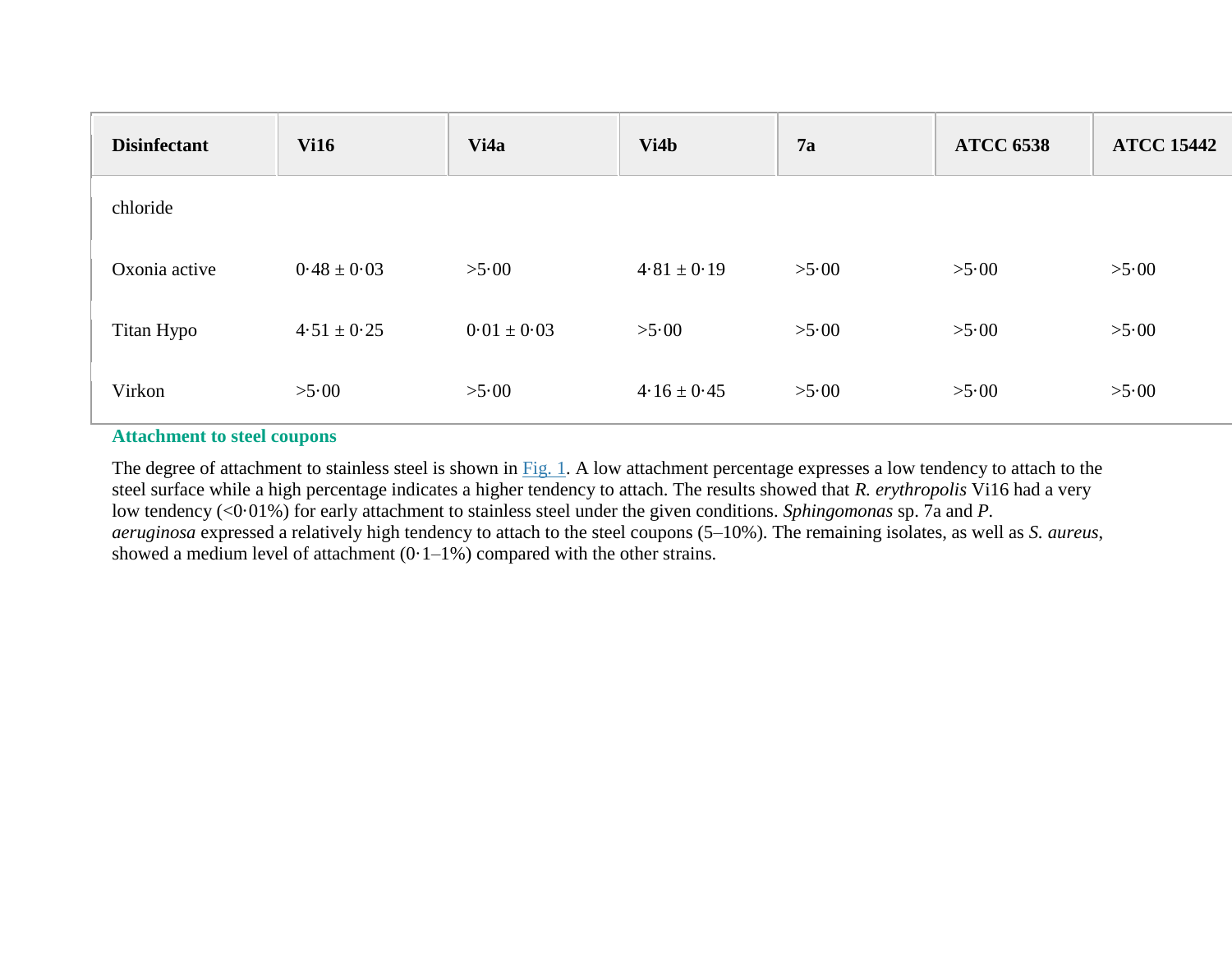

### **Figure 1.**

- [Open in figure viewer](http://onlinelibrary.wiley.com/enhanced/figures/doi/10.1111/j.1365-2672.2004.02436.x#figure-viewer-f1)
- [Download Powerpoint slide](http://api.onlinelibrary.wiley.com/asset/v1/doi/10.1111%2Fj.1365-2672.2004.02436.x/powerpoint/image_n%2FJAM_2436_f1.gif?l=j6%2BNsqLlmq9uEymRR9e%2BqIR8iPpik9BniHMruVEBhSPjOI5Fx4NyamAO%2FyhsyqvL%2BY4SGKJjeBSN%0AnnrGFYnKcQ%3D%3D&s=%22e3f2006a5d594e3e92ede92f6e181b56%22&a=wol)

Attachment of isolates to stainless steel coupons 1 h ( $\square$ ) and 2 h ( $\square$ ) after inoculation of *ca*10<sup>6</sup> CFU ml<sup>-1</sup>. **Discussion**

Few studies have been published on fogging as a disinfection method. **[Burfoot](http://onlinelibrary.wiley.com/doi/10.1111/j.1365-2672.2004.02436.x/full#b5)** *et al.* **(1999)** showed that the effect of fogging is reduced on vertical and down-facing surfaces when compared with up-facing horizontal surfaces. Four of the six isolates in our study were isolated on walls and under the table of a steel trolley, indicating a possible reduced killing effect from the disinfectant fog.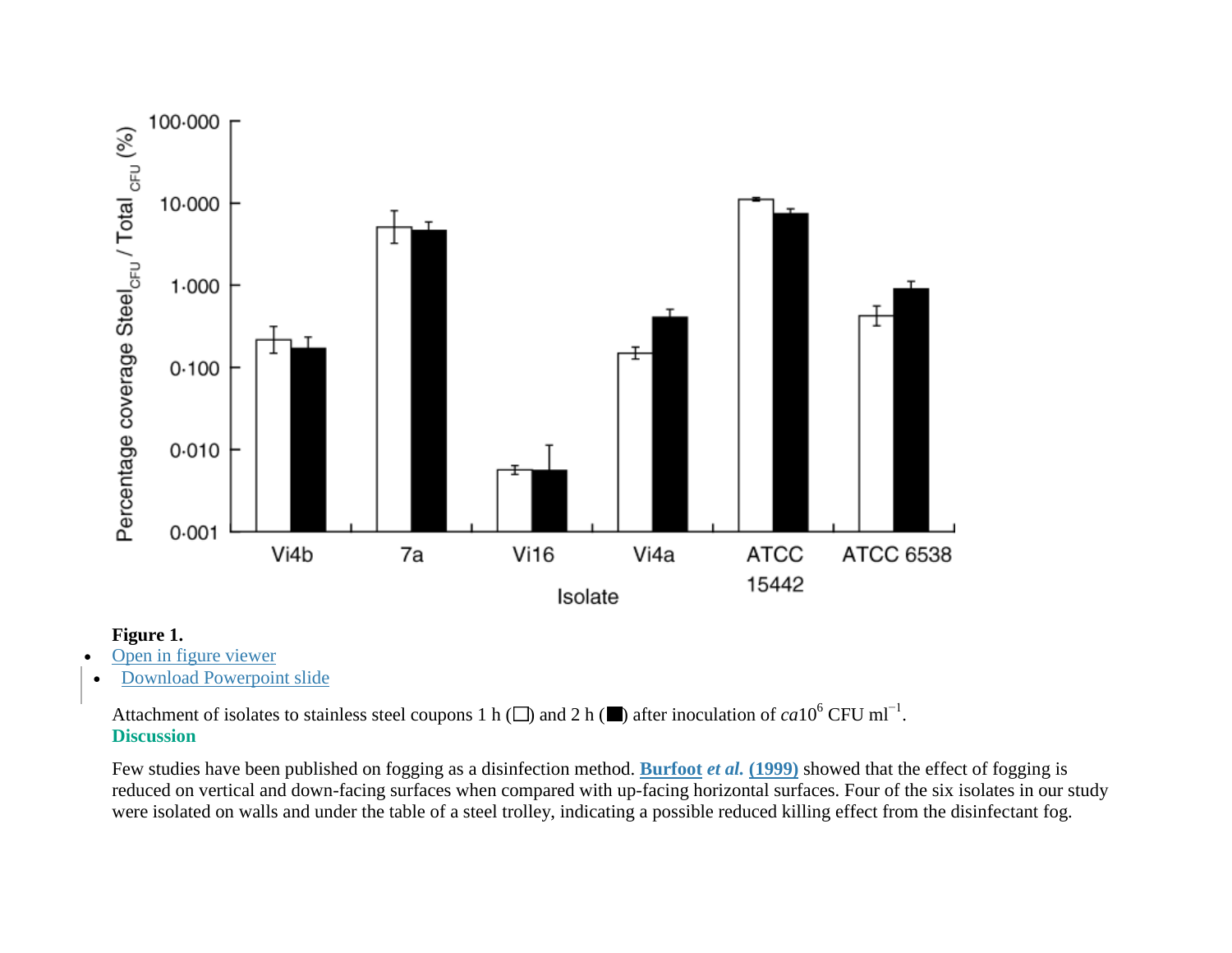# *Methylobacterium* spp. and *Rhodotorula* spp. are common strains isolated in the dairy industry (**[Haridy](http://onlinelibrary.wiley.com/doi/10.1111/j.1365-2672.2004.02436.x/full#b12)**

**[1992](http://onlinelibrary.wiley.com/doi/10.1111/j.1365-2672.2004.02436.x/full#b12)**; **[Costa](http://onlinelibrary.wiley.com/doi/10.1111/j.1365-2672.2004.02436.x/full#b8)** *et al.* **1993**; **[Viljoen and Greyling 1995](http://onlinelibrary.wiley.com/doi/10.1111/j.1365-2672.2004.02436.x/full#b42)**; **[Canganella](http://onlinelibrary.wiley.com/doi/10.1111/j.1365-2672.2004.02436.x/full#b6)** *et al.* **1998**; **[Westall and Filtenborg](http://onlinelibrary.wiley.com/doi/10.1111/j.1365-2672.2004.02436.x/full#b45)** 

**[1998](http://onlinelibrary.wiley.com/doi/10.1111/j.1365-2672.2004.02436.x/full#b45)**;**[Krukowski](http://onlinelibrary.wiley.com/doi/10.1111/j.1365-2672.2004.02436.x/full#b17)** *et al.* **2001**; **[Petersen](http://onlinelibrary.wiley.com/doi/10.1111/j.1365-2672.2004.02436.x/full#b29)** *et al.* **2002**), while *Rhodococcus erythropolis* is less commonly reported.*Sphingomonas* has so far not been isolated in the dairy industry, but as it resembles *Pseudomonas* spp., which are quite commonly found in such locations, it is no surprise to find *Sphingomonas* sp. in the tested locations. **[Bagge-Ravn](http://onlinelibrary.wiley.com/doi/10.1111/j.1365-2672.2004.02436.x/full#b3)** *et al.* **(2003)** compared the efficacy of peracetic acidbased fogging with hypochlorite-based foam in a salmon smokehouse. Their results indicated bacteria to be very sensitive to fogging disinfection in the studied location. They found that yeasts accounted for close to half of the surviving microflora after fogging, while Gram-negative bacteria, mainly *Pseudomonas* spp., dominated after foam sanitization.

Three of the six isolates studied and several isolates from the other three dairies all belonged to the genus *Methylobacterium*, which was first listed in the Approved list of Bergey's Manual of Systematic Bacteriology in 1980. Bergey's Manual from 1994 describes *Methylobacterium* as growing slowly or not at all on nutrient agar, occasionally occurring in rosettes or branched and pleomorphic, often containing large sudanophilic inclusions and sometimes volutin granules, growing strictly aerobic and growing as a pink surface ring or pellicle in liquid media (**Holt** *et al.* **[1994](http://onlinelibrary.wiley.com/doi/10.1111/j.1365-2672.2004.02436.x/full#b16)**). The isolates *M. rhodesianum* Vi4a, *M. extorquens* 7b and 7c fitted this description, although only *M. extorquens* 7c branched and typically showed asymmetrical rods and inclusion bodies. *Methylobacterium* spp. rarely cause human disease, but are known to be opportunistic pathogens and has been isolated from AIDS patients and others with reduced immune system (**[Truant](http://onlinelibrary.wiley.com/doi/10.1111/j.1365-2672.2004.02436.x/full#b40)** *et al.* **1998**; **[Sanders](http://onlinelibrary.wiley.com/doi/10.1111/j.1365-2672.2004.02436.x/full#b33)** *et al.* **2000**). These bacteria are also found in biofilm in potable water (**Percival** *et al.* **[1998, 1999](http://onlinelibrary.wiley.com/doi/10.1111/j.1365-2672.2004.02436.x/full#b27)**). Although the present study and other studies have demonstrated that the presence of *Methylobacterium* spp. is rather common in dairies, the role of this bacterium as regards product quality is yet an open question. Due to slow growth it sometimes escapes detection from routine hygiene controls. The fact that two of the three isolates identified as*Methylobacterium* grew on skim milk agar, and that all these three isolates grew at 12°C, might suggest that the conditions in dairy production plants promote growth of these bacteria. The *Methylobacterium*strain tested in the bactericidal test showed high resistance towards hypochlorite, which might be due to the cells producing a glutathione-utilizing hydrolytic dechlorinating enzyme (**[Obrien and Murphy 1993](http://onlinelibrary.wiley.com/doi/10.1111/j.1365-2672.2004.02436.x/full#b25)**). It showed no resistance towards peracetic acid and only a low level of resistance towards alkyl amine which were used in the fogging process.

*Rhodotorula mucilaginosa* is a pathogenic yeast (**[Haridy 1992](http://onlinelibrary.wiley.com/doi/10.1111/j.1365-2672.2004.02436.x/full#b12)**) and care should be taken to avoid it in production facilities. Growth studies show that it grows at 4°C and other literature reports growth in dairy products such as yoghurt at 8 and 4°C (**[Canganella](http://onlinelibrary.wiley.com/doi/10.1111/j.1365-2672.2004.02436.x/full#b6)** *et al.* **1998**). Yeast can cause spoilage of many food products and has been isolated from different food sources such as cheese (**[Corsetti](http://onlinelibrary.wiley.com/doi/10.1111/j.1365-2672.2004.02436.x/full#b7)** *et al.* **2001**), juice (**[Shearer](http://onlinelibrary.wiley.com/doi/10.1111/j.1365-2672.2004.02436.x/full#b35)** *et al.* **2002**), salami (**[Abunyewa](http://onlinelibrary.wiley.com/doi/10.1111/j.1365-2672.2004.02436.x/full#b1)** *et al.* **2000**) and intermediate moisture meats (**[Wolter](http://onlinelibrary.wiley.com/doi/10.1111/j.1365-2672.2004.02436.x/full#b47)***et al.* **2000**).

*Sphingomonas* was proposed as an independent genus first in 1990 (**[Yabuuchi](http://onlinelibrary.wiley.com/doi/10.1111/j.1365-2672.2004.02436.x/full#b48)** *et al.* **1990**). Previously, it was classified as belonging to the genus *Pseudomonas*. The genus *Sphingomonas* is a homogeneous group of organisms in the *α*-4 subclass of *Proteobacteria* (**[Takeuchi](http://onlinelibrary.wiley.com/doi/10.1111/j.1365-2672.2004.02436.x/full#b39)** *et al.* **1994**; **[White](http://onlinelibrary.wiley.com/doi/10.1111/j.1365-2672.2004.02436.x/full#b46)** *et al.* **1996**). It is of industrial interest due to the production of gellan gum (**[White](http://onlinelibrary.wiley.com/doi/10.1111/j.1365-2672.2004.02436.x/full#b46)** *et al.* **1996**; **[Giavasis](http://onlinelibrary.wiley.com/doi/10.1111/j.1365-2672.2004.02436.x/full#b10)** *et al.* **2000**).*Sphingomonas* is an opportunistic pathogen (**[Miyazaki](http://onlinelibrary.wiley.com/doi/10.1111/j.1365-2672.2004.02436.x/full#b23)** *et al.* **1995**) and many members of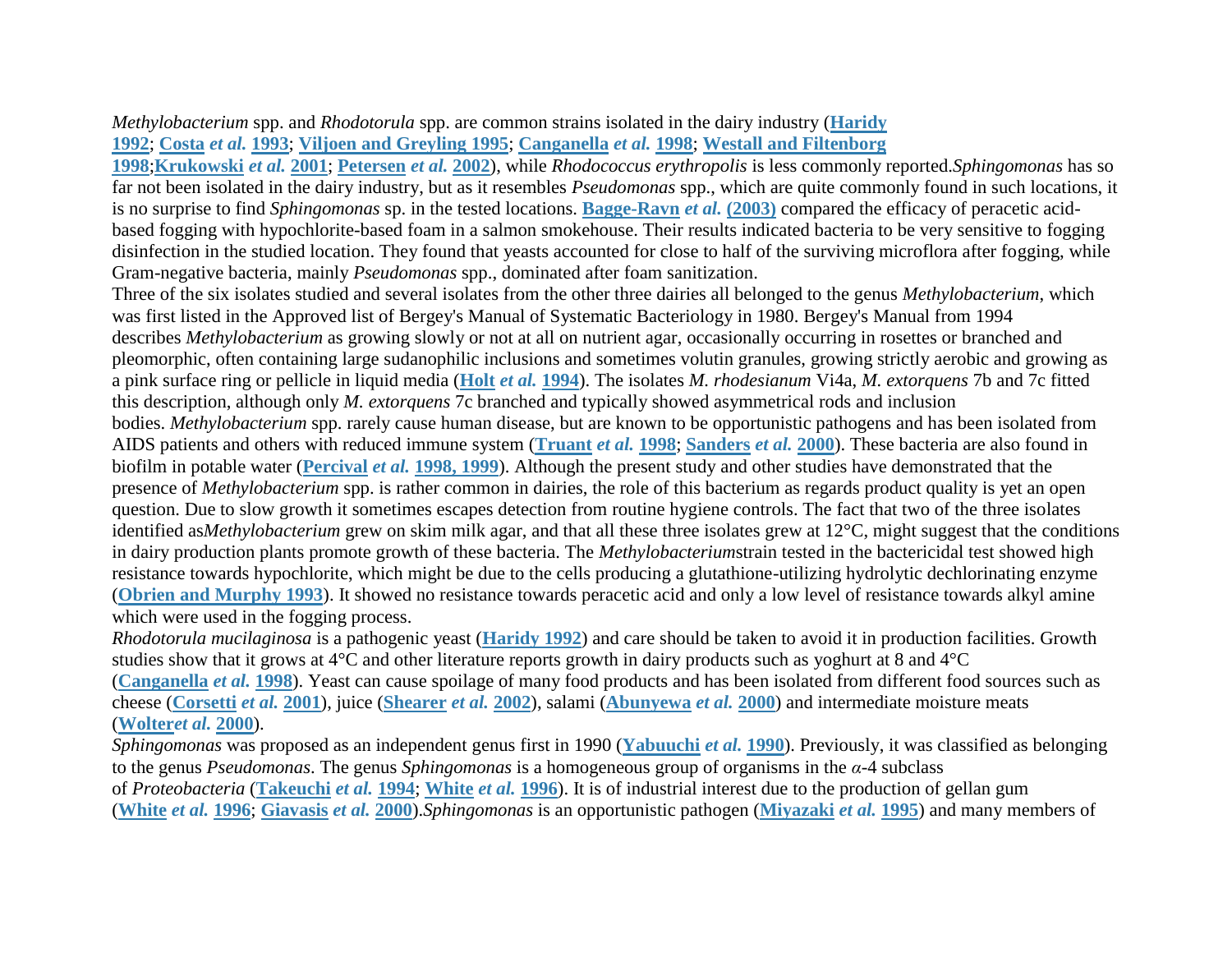the genus are capable of degrading refractory pollutants, for instance 4-fluoro, 4-chloro and 4-bromo derivatives (**[Schmidt](http://onlinelibrary.wiley.com/doi/10.1111/j.1365-2672.2004.02436.x/full#b34)** *et al.* **1993**; **[White](http://onlinelibrary.wiley.com/doi/10.1111/j.1365-2672.2004.02436.x/full#b46)** *et al.* **1996**; **[Stolz](http://onlinelibrary.wiley.com/doi/10.1111/j.1365-2672.2004.02436.x/full#b37)** *et al.* **2000**).

The actinomycetes genus *Rhodococcus* is well known for its ability to degrade hydrocarbons and*Rhodococcuserythropolis* can degrade various chloroaromatics, nitroaromatics and polychlorobiphenyls (PCB) (**[Warhurst and Fewson 1994](http://onlinelibrary.wiley.com/doi/10.1111/j.1365-2672.2004.02436.x/full#b44)**). Rhodococci are also implicated in foam formation in activated sludge waste water treatment plants (**[Blackall 1994](http://onlinelibrary.wiley.com/doi/10.1111/j.1365-2672.2004.02436.x/full#b4)**).

The fact that these isolates were present after thorough cleaning and fogging disinfection can be explained in several ways. Resistance towards the chosen disinfectants could be one explanation, biofilm formation another. Micro-organisms living within a biofilm may be 100–1000 times less susceptible than in a free living state (**[Gilbert](http://onlinelibrary.wiley.com/doi/10.1111/j.1365-2672.2004.02436.x/full#b11)** *et al.* **2002**). Resistance of this kind has been demonstrated towards antibiotics and antiseptics as well as highly reactive chemical biocides, including QAC (**[Evans](http://onlinelibrary.wiley.com/doi/10.1111/j.1365-2672.2004.02436.x/full#b9)** *et al.* **1990**) and halogens and halogenreleasing agents (**[Walker](http://onlinelibrary.wiley.com/doi/10.1111/j.1365-2672.2004.02436.x/full#b43)** *et al.* **1994**).

Our results indicate that the *Sphingomonas* sp. 7a isolate, in showing no resistance in bactericidal suspension tests to neither peracetic acid nor alkyl amine, did not survive due to intrinsic or acquired resistance disinfectant resistance. On the contrary, it showed a relatively high rate of attachment to stainless steel. This led to the assumption that the *Sphingomonas* isolate might have survived disinfection from its ability to attach to surfaces. Our work focuses on early attachment rather than on established biofilm. This is due to the fact that the well-established cleaning and disinfection routines in the dairies investigated, including alternation between different disinfectants, would probably exclude the micro-organism's opportunity to form an established biofilm. However, the ability of the micro-organism to quickly attach to surfaces is critical for it to survive the cleaning and fogging routine. Another fact is that some micro-organisms acquire resistance through controlled growth rate. **[Ostrowski](http://onlinelibrary.wiley.com/doi/10.1111/j.1365-2672.2004.02436.x/full#b26)** *et al.* **(2001)**, showed *Sphingomonas alaskensis* to express specific growth rate control of hydrogen peroxide resistance. This could explain the low level of resistance the isolate *Sphingomonas* sp. 7a shows in bactericidal suspension tests after being grown in rich medium, while still surviving the fogging disinfection in a potentially starved situation.

The *Rhodococcus* isolate showed high resistance towards peracetic acid. Good routines in the tested production plant, including frequently alternating between two different disinfectants, supposedly would have secured killing of this organism as it was killed by the alternative disinfectant alkyl amine. None of the isolates showed resistance to both peracetic acid (Oxonia active) and alkyl amine (TP99) used in the fogging procedures at the two dairies. This implies that the chosen combination of disinfectants is also effective for removing resistant micro-organisms. Choosing the right combination of disinfectants for effective alternation is a challenge. The recommended approach (**[Langsrud](http://onlinelibrary.wiley.com/doi/10.1111/j.1365-2672.2004.02436.x/full#b19)** *et al.* **2003a**) is to apply disinfectants that hold different killing mechanisms, for example an oxidizing agent alternating with a surfactant. In a recent study of resistance in *Pseudomonas* spp. **[Langsrud](http://onlinelibrary.wiley.com/doi/10.1111/j.1365-2672.2004.02436.x/full#b21)** *et al.* **(2003c)** suggest a combination of BC and hypochlorite for alternation purposes. In the present work the resistance of*Methylobacterium* towards both BC and hypochlorite shows that the microflora in the facilities tested can also survive this combination. The combination of peracetic acid and hypochlorite does not secure killing of the *Rhodococcus* isolate. Rotation of biocides is a common practice in the Norwegian food industry, but less common in, for instance, the UK (**[Holah](http://onlinelibrary.wiley.com/doi/10.1111/j.1365-2672.2004.02436.x/full#b15)** *et al.* **2002**). **[Murtough](http://onlinelibrary.wiley.com/doi/10.1111/j.1365-2672.2004.02436.x/full#b24)** *et al.* **(2001)** reviewed the scientific evidence for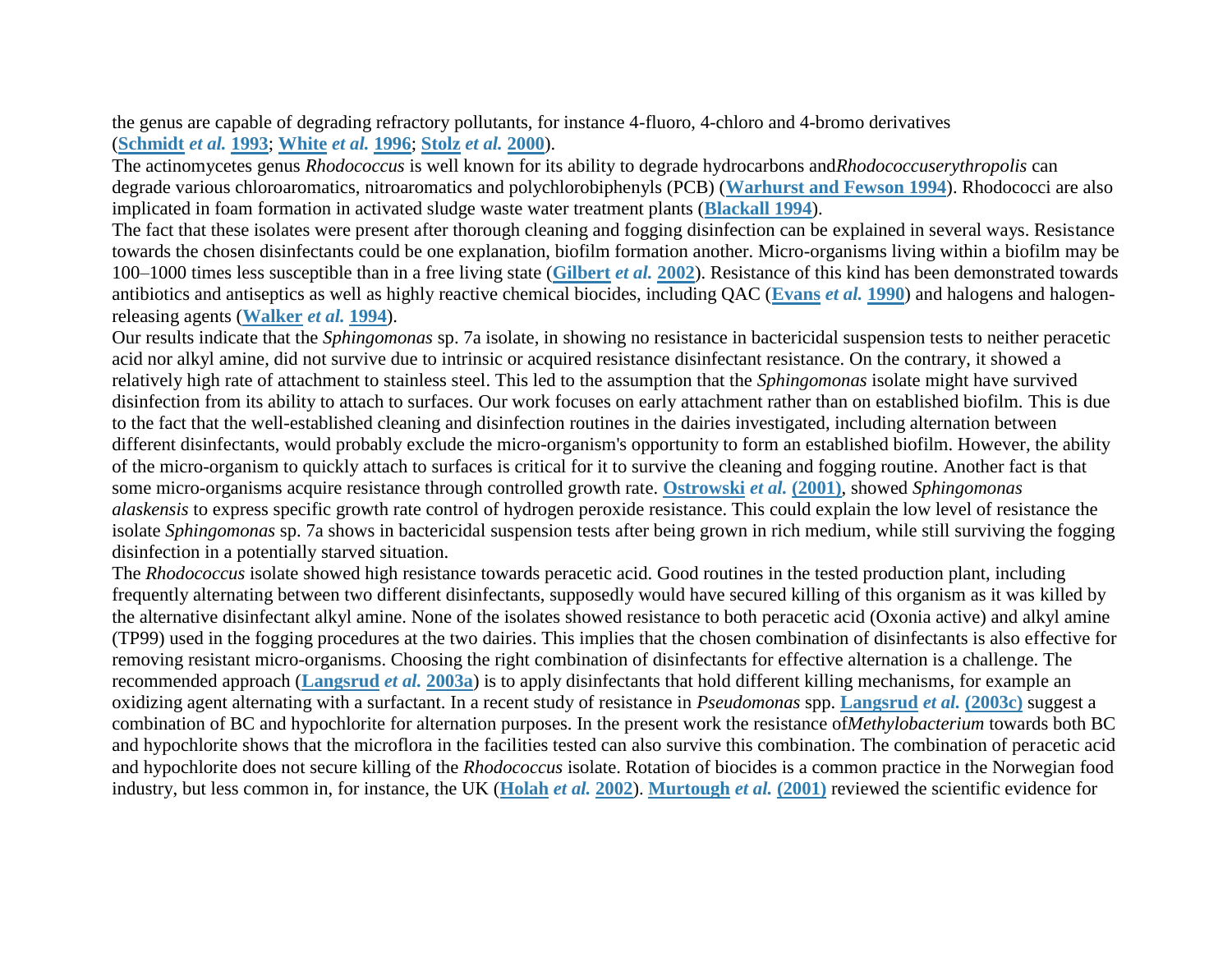rotation of biocides in the clinical area and concluded that rotation of biocides could be advocated in 'dirty environments' containing high concentrations of micro-organisms.

Two common ATCC strains were included in the experiments for comparison. *Pseudomonas aeruginosa*and *S. aureus* were chosen due to their known ability to grow in biofilm and also because *P. aeruginosa*exhibits a high level of resistance towards BC (**[Langsrud](http://onlinelibrary.wiley.com/doi/10.1111/j.1365-2672.2004.02436.x/full#b18)  [and Sundheim 1997](http://onlinelibrary.wiley.com/doi/10.1111/j.1365-2672.2004.02436.x/full#b18)**). This was also confirmed in the present study. *Sphingomonas*, although earlier classified as *Pseudomonas*, does not share this level of resistance in our study. The identification was only 96% by 16S rDNA for this isolate and it should also be noted that some *Pseudomonas* strains are less resistant than others. The identification of the isolate 7a could be verified by analysis of the outer membrane which is typical of *Sphingomonas*, containing glycosphingolipids and lacking lipopolysaccharides (**[White](http://onlinelibrary.wiley.com/doi/10.1111/j.1365-2672.2004.02436.x/full#b46)** *et al.* **1996**).

The high rates of survival of all the tested organisms towards the amphoteric tensides disinfectant All Des is probably due to the lowest recommended user concentration being too low. Virkon was definitively the most potent disinfectant in the bactericidal suspension tests. However, the yeast showed some resistance towards this potent disinfectant. Virkon combines several mechanisms of killing and its low toxicity has made it a common choice in hospital environments.

Many different factors contribute to the survival of micro-organisms in food production plants. The general access to water and nutrients, temperature as well as the design of the production facilities inflicts a selective pressure resulting in the basic microflora of the production plant. Cleaning and disinfection routines intended to eliminate unwanted micro-organisms from the facilities add to the selective pressure on this microflora. The micro-organisms are known to adapt to this hostile pressure and acquire higher levels of resistance. This resistance can be of different natures including attachment to surfaces followed by biofilm formation often referred to as physiological resistance (**[McDonnell and Russell 1999](http://onlinelibrary.wiley.com/doi/10.1111/j.1365-2672.2004.02436.x/full#b22)**). This type of resistance seemed to be the survival mechanism of the 7a isolate in our work. This work has shown the presence of micro-organisms in two dairy production plants after thorough cleaning and disinfection. Some factors concerning their survival of cleaning and disinfection routines have been studied. Four of the isolates belonged to the genus *Methylobacterium* and *Sphingomonas* and may potentially cause spoilage of product. *Methylobacterium* isolates seem to be common in Norwegian dairy facilities. The isolated yeast identified as *Rhodotorula mucilaginosa* is a human pathogen. It constitutes a public health hazard and steps should be taken to avoid it in dairy products. These three types of isolates have also been reported in dairy products elsewhere. The last isolate *Rhodococcus erythropolis* is well known for its ability to break down complex substrates, but it is uncertain to what extent it causes spoilage of food or whether it implies any other risk to the consumer. **Acknowledgements**

The authors gratefully acknowledge the financial support of 'Fondet for forskning på landbruksprodukter'. The authors also acknowledge the assistance of A. Sletten at The Agricultural University of Norway (NLH) in performing fatty acid analysis for the bacterial isolates. The authors wish to acknowledge Matforsk – The Norwegian Food Research Institute for providing lab equipment and qualified staff for guidance and advice in our work.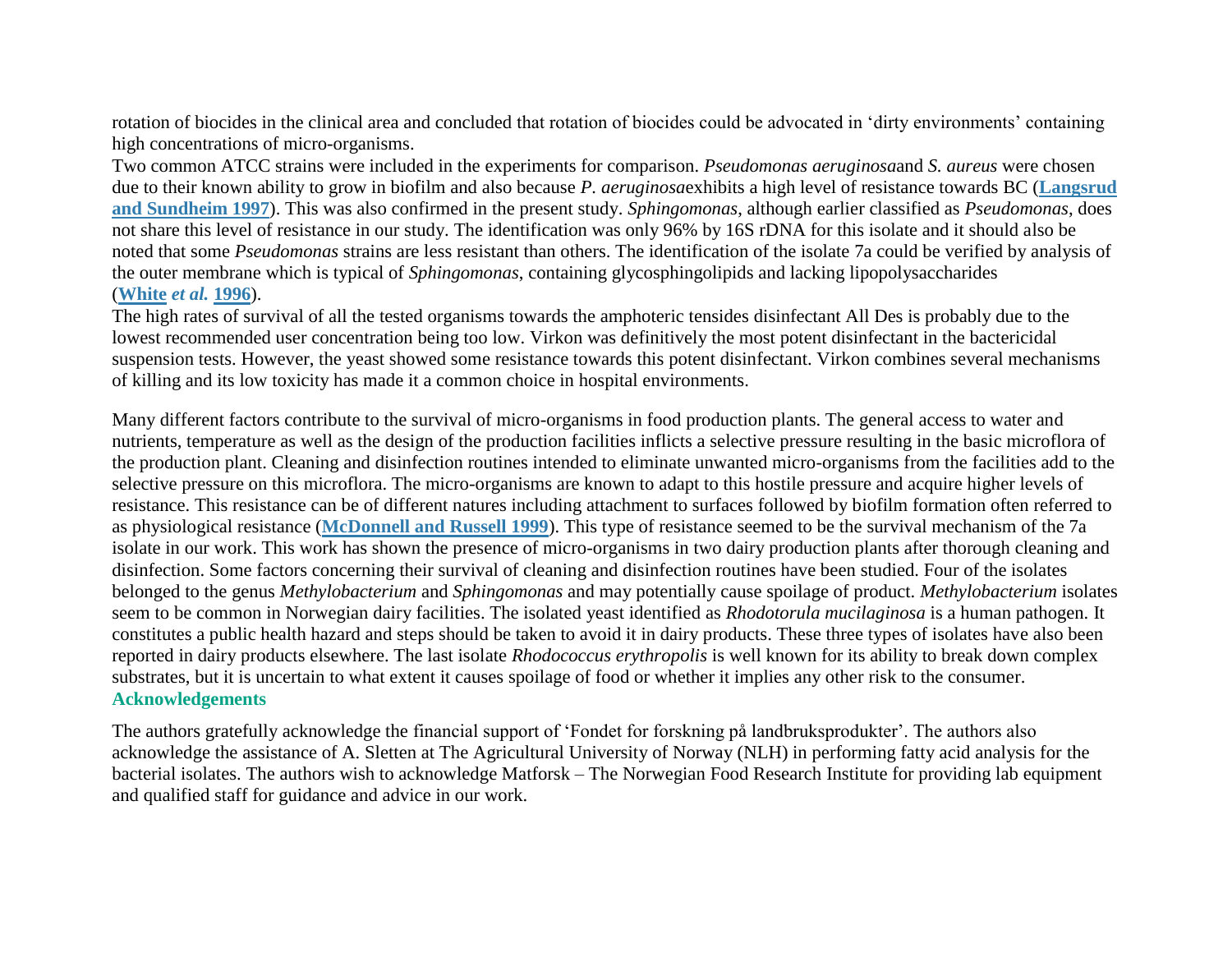# **Ref:**

- Abunyewa, A.A.O., Laing, E., Hugo, A. and Viljoen, B.C. (2000) The population change of yeasts in commercial salami.*Food Microbiology* **17**, 429–438.
- Anon. (1997) *Chemical Disinfectants and Antiseptics – Quantitative Suspension Test for the Evaluation of Bactericidal Activity of Chemical Disinfectants and Antiseptics used in Food, Industrial, Domestic and Institutional Areas – Test Method and Requirements*, vol. NS-EN 1276. Oslo, Norway: European Committee of Standardization.
- Bagge-Ravn, D., Gardshodn, K., Gram, L. and Vogel, B.F. (2003) Comparison of sodium hypochlorite-based foam and peroxyacetic acid-based fog sanitizing procedures in a salmon smokehouse: survival of the general microflora and*Listeria monocytogenes*. *Journal of Food Protection* **66**, 592–598.
- Blackall, L.L. (1994) Molecular-identification of activated-sludge foaming bacteria. *Water Science and Technology* **29**,35–42.
- Burfoot, D., Hall, K., Brown, K. and Xu, Y. (1999) Fogging for the disinfection of food processing factories and equipment. *Trends in Food Science and Technology* **10**, 205–210.
- Canganella, F., Ovidi, M., Paganini, S., Vettraino, A.M., Bevilacqua, L. and Trovatelli, L.D. (1998) Survival of undesirable micro-organisms in fruit yoghurts during storage at different temperatures. *Food Microbiology* **15**, 71– 77.
- Corsetti, A., Rossi, J. and Gobbetti, M. (2001) Interactions between yeasts and bacteria in the smear surfaceripened cheeses. *International Journal of Food Microbiology* **69**, 1–10.
- Costa, E.O., Gandra, C.R., Pires, M.F., Coutinho, S.D., Castilho, W. and Teixeira, C.M. (1993) Survey of bovine mycotic mastitis in dairy herds in the state of Sao-Paulo, Brazil. *Mycopathologia* **124**, 13–17.
- Evans, D.J., Allison, D.G., Brown, M.R.W. and Gilbert, P. (1990) Effect of growth-rate on resistance of Gramnegative biofilms to cetrimide. *Journal of Antimicrobial Chemotherapy* **26**, 473–478.
- Giavasis, I., Harvey, L.M. and McNeil, B. (2000) Gellan gum. *Critical Reviews in Biotechnology* **20**, 177–211.
- Gilbert, P., Allison, D.G. and McBain, A.J. (2002) Biofilms in vitro and in vivo: do singular mechanisms imply crossresistance? *Journal of Applied Microbiology* **92,** 98S–110S.
- Haridy, M.S.A. (1992) Yeast flora of raw-milk in El-Minia-City, Egypt. *Cryptogamie Mycologie* **13**, 321–326.
- Hedrick, T.I. (1975) Engineering and science of aeromicrobiological contamination control in dairy plants. *Chemistry and Industry* **20**, 868–872.
- Holah, J.T., Rogers, S.J., Holder, J., Hall, K.E., Taylor, J. and Brown, K.L. (1995) *The Evaluation of Air Disinfection Systems*. CCFRA R&D Report No. 13. Gloucestershire, UK: Camden and Chorleywood Food Research Association.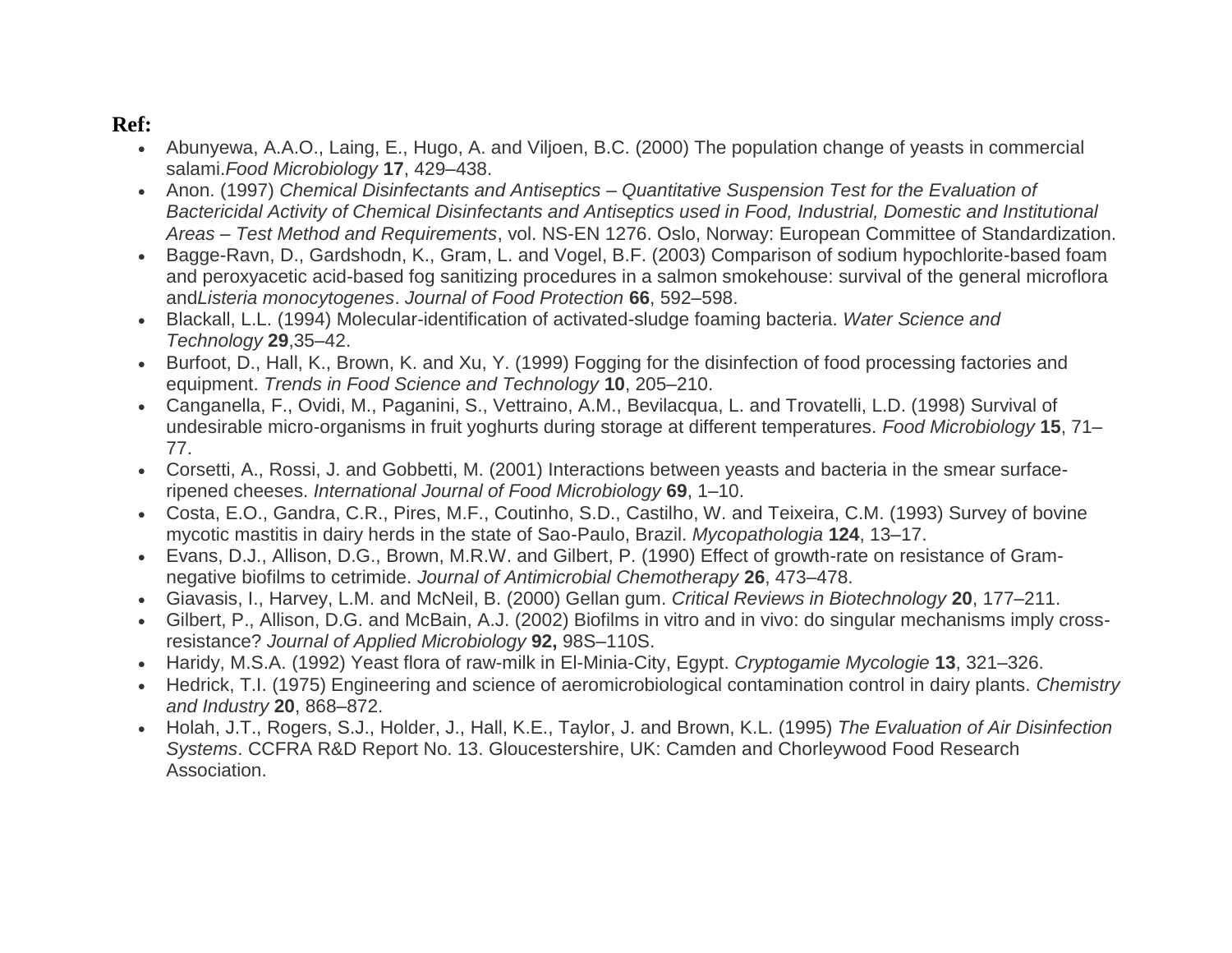- Holah, J.T., Taylor, J.H., Dawson, D.J. and Hall, K.E. (2002) Biocide use in the food industry and the disinfectant resistance of persistent strains of *Listeria monocytogenes* and *Escherichia coli*. *Journal of Applied Microbiology* **92**,111S–120S.
- Holt, J.G., Krieg, N.R., Sneath, P.H.A., Staley, J.T. and Williams, S.T. (1994) In *Bergey's Manual of Determinative Bacteriology*. ed. Hensyl, W.R. 787 pp. Baltimore, MD: Williams & Wilkins.
- Krukowski, H., Tietze, M., Majewski, T. and Rozanski, P. (2001) Survey of yeast mastitis in dairy herds of smalltype farms in the Lublin region, Poland. *Mycopathologia* **150**, 5–7.
- Langsrud, S. and Sundheim, G. (1997) Factors contributing to the survival of poultry associated *Pseudomonas* spp. exposed to a quaternary ammonium compound. *Journal of Applied Microbiology* **82**, 705–712.
- Langsrud, S., Moretro, T. and Sundheim, G. (2003a) Characterization of *Serratia marcescens* surviving in disinfecting footbaths. *Journal of Applied Microbiology* **95**, 186–195.
- Langsrud, S., Sidhu, M.S., Heir, E. and Holck, A.L. (2003b) Bacterial disinfectant resistance a challenge for the food industry. *International Biodeterioration and Biodegradation* **51**, 283–290.
- Langsrud, S., Sundheim, G. and Borgmann-Strahsen, R. (2003c) Intrinsic and acquired resistance to quaternary ammonium compounds in food-related *Pseudomonas* spp. *Journal of Applied Microbiology* **95**, 874–882.
- McDonnell, G. and Russell, A.D. (1999) Antiseptics and disinfectants: activity, action, and resistance. *Clinical Microbiology Reviews* **12**, 147–179.
- Miyazaki, Y., Oka, S., Yamaguchi, S., Mizuno, S. and Yano, I. (1995) Stimulation of phagocytosis and phagosomelysosome fusion by glycosphingolipids from *Sphingomonas*–*Paucimobilis*. *Journal of Biochemistry* **118**, 271–277.
- Murtough, S.M., Hiom, S.J., Palmer, M. and Russell, A.D. (2001) Biocide rotation in the healthcare setting: is there a case for policy implementation? *Journal of Hospital Infection* **48**, 1–6.
- Obrien, J.R. and Murphy, J.M. (1993) Identification and growth-characteristics of pink pigmented oxidative bacteria,*Methylobacterium*–*Mesophilicum* and biovars isolated from chlorinated and raw watersupplies. *Microbios* **73**,215–227.
- Ostrowski, M., Cavicchioli, R., Blaauw, M. and Gottschal, J.C. (2001) Specific growth rate plays a critical role in hydrogen peroxide resistance of the marine oligotrophic ultramicrobacterium *Sphingomonas alaskensis* strain RB2256. *Applied and Environmental Microbiology* **67**, 1292–1299.
- Percival, S.L., Knapp, J.S., Edyvean, R. and Wales, D.S. (1998) Biofilm development on stainless steel in mains water.*Water Research* **32**, 243–253.
- Percival, S.L., Knapp, J.S., Wales, D.S. and Edyvean, R.G.J. (1999) Biofilm development in potable quality water.*Biofouling* **13**, 259–277.
- Petersen, K.M., Westall, S. and Jespersen, L. (2002) Microbial succession of *Debaryomyces hansenii* strains during the production of Danish surfaced-ripened cheeses. *Journal of Dairy Science* **85**, 478–486.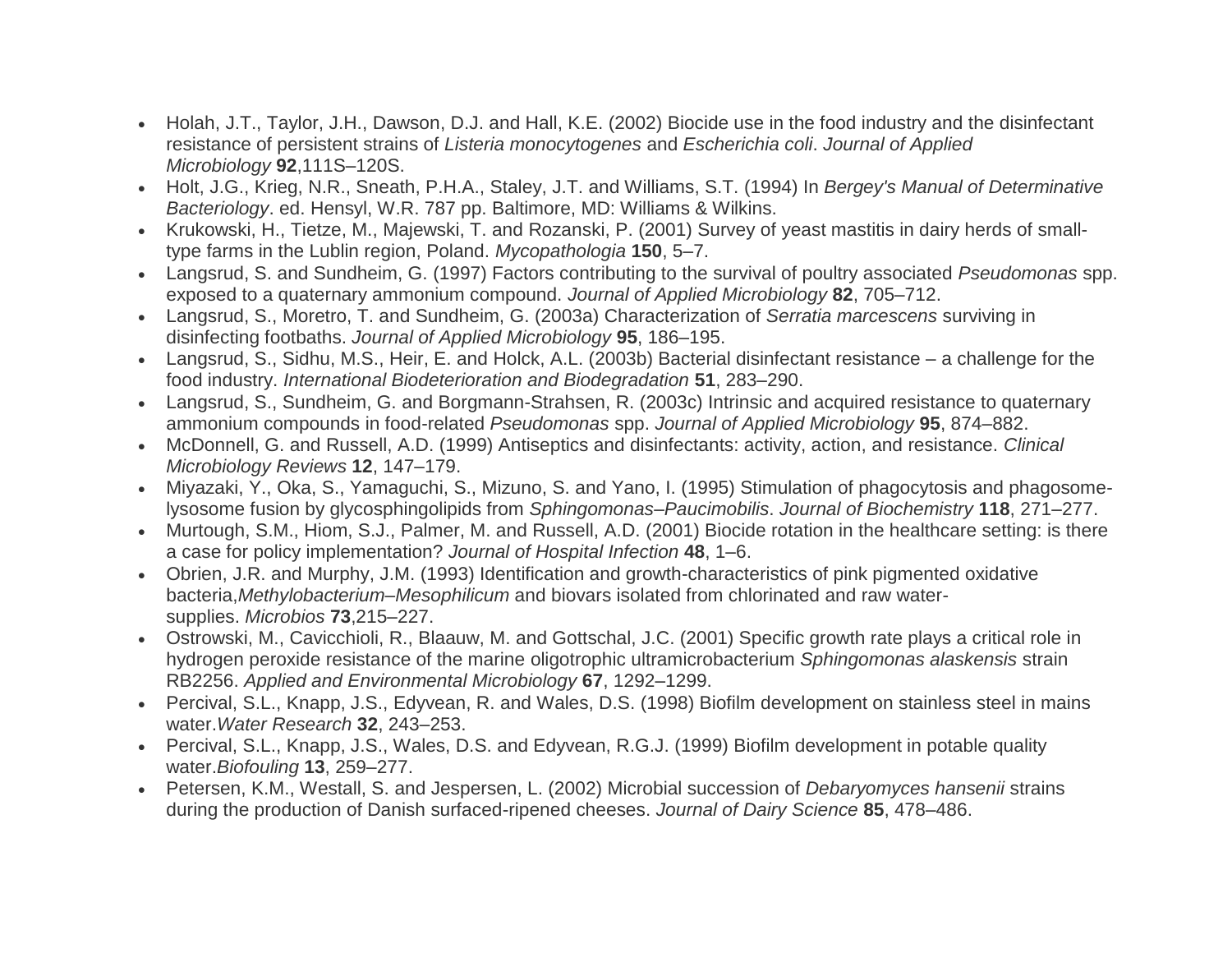- Rudi, K., Larsen, F. and Jakobsen, K.S. (1998) Detection of toxin-producing cyanobacteria by use of paramagnetic beads for cell concentration and DNA purification. *Applied and Environmental Microbiology* **64**, 34–37.
- Russell, A.D. (2002a) Antibiotic and biocide resistance in bacteria: introduction. *Journal of Applied Microbiology* **92**,1S–3S.
- Russell, A.D. (2002b) Introduction of biocides into clinical practice and the impact on antibiotic-resistant bacteria.*Journal of Applied Microbiology* **92**, 121S–135S.
- Sanders, J.W., Martin, J.W., Hooke, M. and Hooke, J. (2000) *Methylobacterium mesophilicum* infection: case report and literature review of an unusual opportunistic pathogen. *Clinical Infectious Diseases* **30**, 936–938.
- Schmidt, S., Fortnagel, P. and Wittich, R.M. (1993) Biodegradation and transformation of 4,4'-dihalodiphenyl and 2,4-dihalodiphenyl ethers by *Sphingomonas* Sp strain Ss33. *Applied and Environmental Microbiology* **59**, 3931– 3933.
- Shearer, A.E.H., Mazzotta, A.S., Chuyate, R. and Gombas, D.E. (2002) Heat resistance of juice spoilage microorganisms. *Journal of Food Protection* **65**, 1271–1275.
- Sidhu, M.S., Heir, E., Sorum, H. and Holck, A. (2001) Genetic linkage between resistance to quaternary ammonium compounds and beta-lactam antibiotics in food-related *Staphylococcus* spp. *Microbial Drug Resistance-Mechanisms Epidemiology and Disease* **7**, 363–371.
- Stolz, A., Schmidt-Maag, C., Denner, E.B.M., Busse, H.J., Egli, T. and Kampfer, P. (2000) Description of *Sphingomonas xenophaga* sp. nov for strains BN6(T) and N,N which degrade xenobiotic aromatic compounds. *International Journal of Systematic and Evolutionary Microbiology* **50**, 35–41.
- Sundheim, G., Sletten, A. and Dainty, R.H. (1998) Identification of pseudomonads from fresh and chill-stored chicken carcasses. *International Journal of Food Microbiology* **39**, 185–194.
- Takeuchi, M., Sawada, H., Oyaizu, H. and Yokota, A. (1994) Phylogenetic evidence for *Sphingomonas* and *Rhizomonas*as nonphotosynthetic members of the alpha-4 subclass of the proteobacteria. *International Journal of Systematic Bacteriology* **44**, 308–314.
- Truant, A.L., Gulati, R., Giger, O., Satishchandran, V. and Caya, J.G. (1998) *Methylobacterium* species: an increasingly important opportunistic pathogen. *Laboratory Medicine* **29**, 704–710.
- Turner, S., Pryer, K.M., Miao, V.P.W. and Palmer, J.D. (1999) Investigating deep phylogenetic relationships among cyanobacteria and plastids by small submit rRNA sequence analysis. *Journal of Eukaryotic Microbiology* **46**, 327– 338.
- Viljoen, B.C. and Greyling, T. (1995) Yeasts associated with cheddar and gouda making. *International Journal of Food Microbiology* **28**, 79–88.